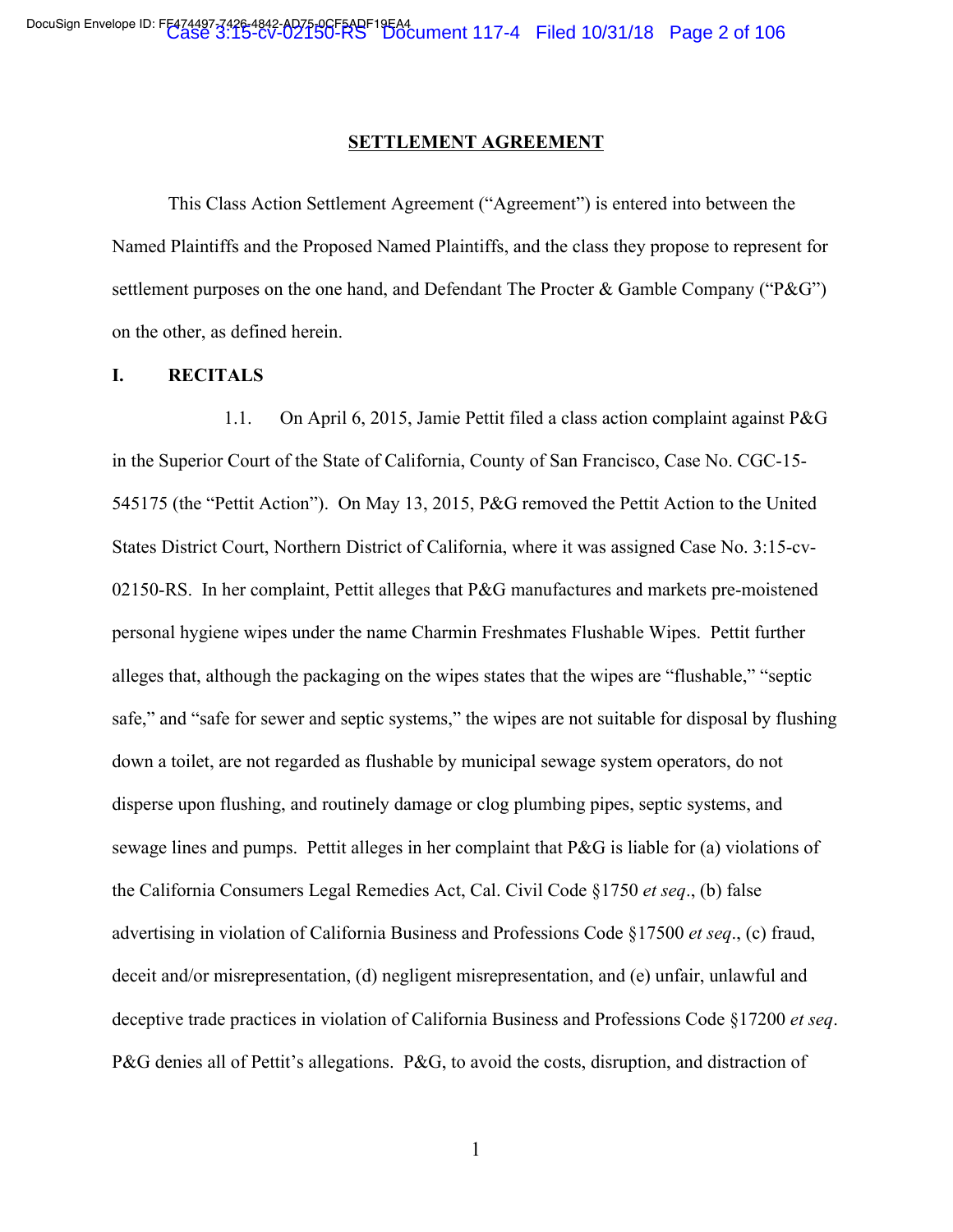further litigation, and without admitting the truth of any allegations made in or related to the Pettit Action, or any liability with respect thereto, has concluded that it is desirable that the claims against it be settled and dismissed on the terms reflected in this Agreement.

1.2. On July 10, 2015, Karla Ramcharitar filed a class action complaint against P&G in the United States District Court, Southern District of Ohio, Case No. 1:15-cv-00457- MRB (the "Ramcharitar Action"). Ramcharitar filed an amended complaint, which added plaintiffs Gloria Wiltrakis and Cheryl Senko, on January 8, 2016. In their amended complaint, Ramcharitar, Wiltrakis, and Senko (together with Pettit, the "Named Plaintiffs") make similar allegations as Pettit regarding Charmin Freshmates Flushable Wipes, and allege that P&G is liable for (a) breach of express warranty, (b) negligent design, (c) negligent misrepresentation, (d) failure to warn, (e) violations of the Florida Deceptive and Unfair Trade Practices Act, Florida Statutes §501.201 *et seq*., (f) unjust enrichment, (g) violation of the Magnuson-Moss Warranty Act, 15 U.S.C. §2301 *et seq*., (h) violation of the Illinois Consumer Fraud and Deceptive Business Practices Act, §805 Ill. Comp. Stat. §505 (2007), (i) tortious breach of warranty, and (j) fraud. P&G denies all of Ramcharitar's, Wiltrakis', and Senko's allegations. P&G, to avoid the costs, disruption, and distraction of further litigation, and without admitting the truth of any allegations made in or related to the Ramcharitar Action, or any liability with respect thereto, has concluded that it is desirable that the claims against it be settled and dismissed on the terms reflected in this Agreement.

1.3. On August 3, 2017, the Court in the Pettit Action granted Pettit's motion for class certification, certifying the following class: "All persons who, between April 6, 2011 and August 3, 2017 purchased in California the Charmin Freshmates Flushable Wipes (excluding purchases for purpose of resale)" (the "California Litigation Class").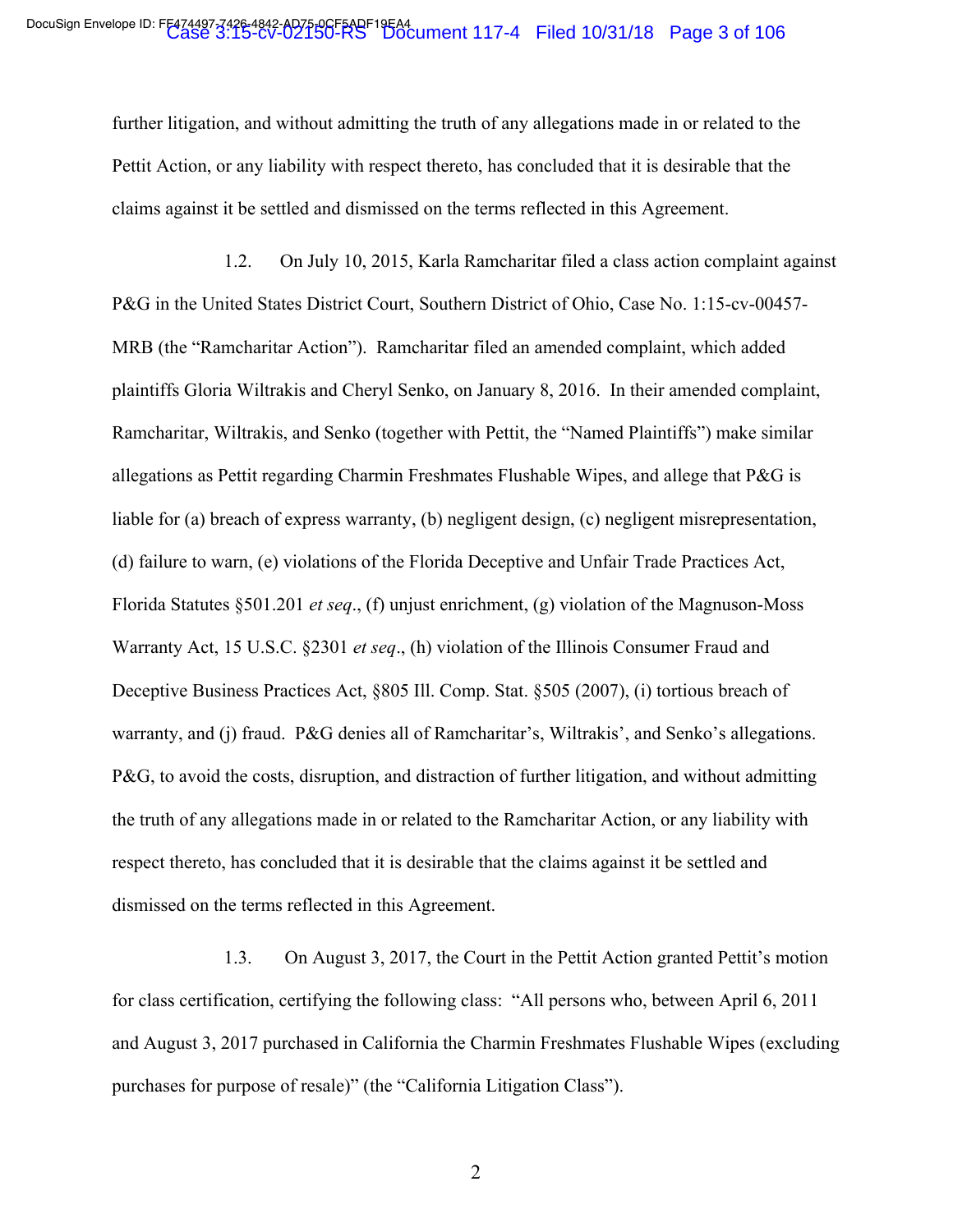1.4. Notice of the pendency of the action has not yet been provided to members of the California Litigation Class.

1.5. On February 15, 2016, P&G filed a motion to dismiss and motion to strike in the Ramcharitar Action, which that court has not yet decided. On March 1, 2016, the court entered a stay in that case, which it lifted on April 4, 2017. No motion for class certification has yet been filed in the Ramcharitar Action.

1.6. In March and April 2018, Gutride Safier LLP; Spangenberg, Shibley & Liber, LLP; and Tycko & Zavareei LLP ("Plaintiffs' Counsel"), each of which represent some or all of the Named Plaintiffs, were retained by thirteen additional purchasers of Charmin Freshmates in various states (collectively, the "Proposed Named Plaintiffs") and gave notice to P&G that they intended to bring actions similar to the Pettit Action and Ramcharitar Action asserting the laws of various states and to represent these additional persons and similarly situated persons who made purchases in those states and throughout the United States (excepting purchases made in New York). The Named Plaintiffs and the Proposed Named Plaintiffs are collectively the "Plaintiffs."

1.7. On April 17, 2018, Plaintiffs, through Plaintiffs' Counsel, P&G, and Covington & Burling LLP ("P&G's Counsel") participated in an all-day mediation in Chicago, Illinois conducted by Robert A. Meyer of JAMS. That mediation, and the discussions that followed, resulted in the settlement memorialized in this Agreement.

1.8. In connection with this settlement, Plaintiffs seek to represent a settlement class consisting of all Persons who purchased the Product in the United States between April 6, 2011 and the date of Preliminary Approval, excluding purchases made in the State of New York and purchases made for purposes of resale (the "Settlement Class").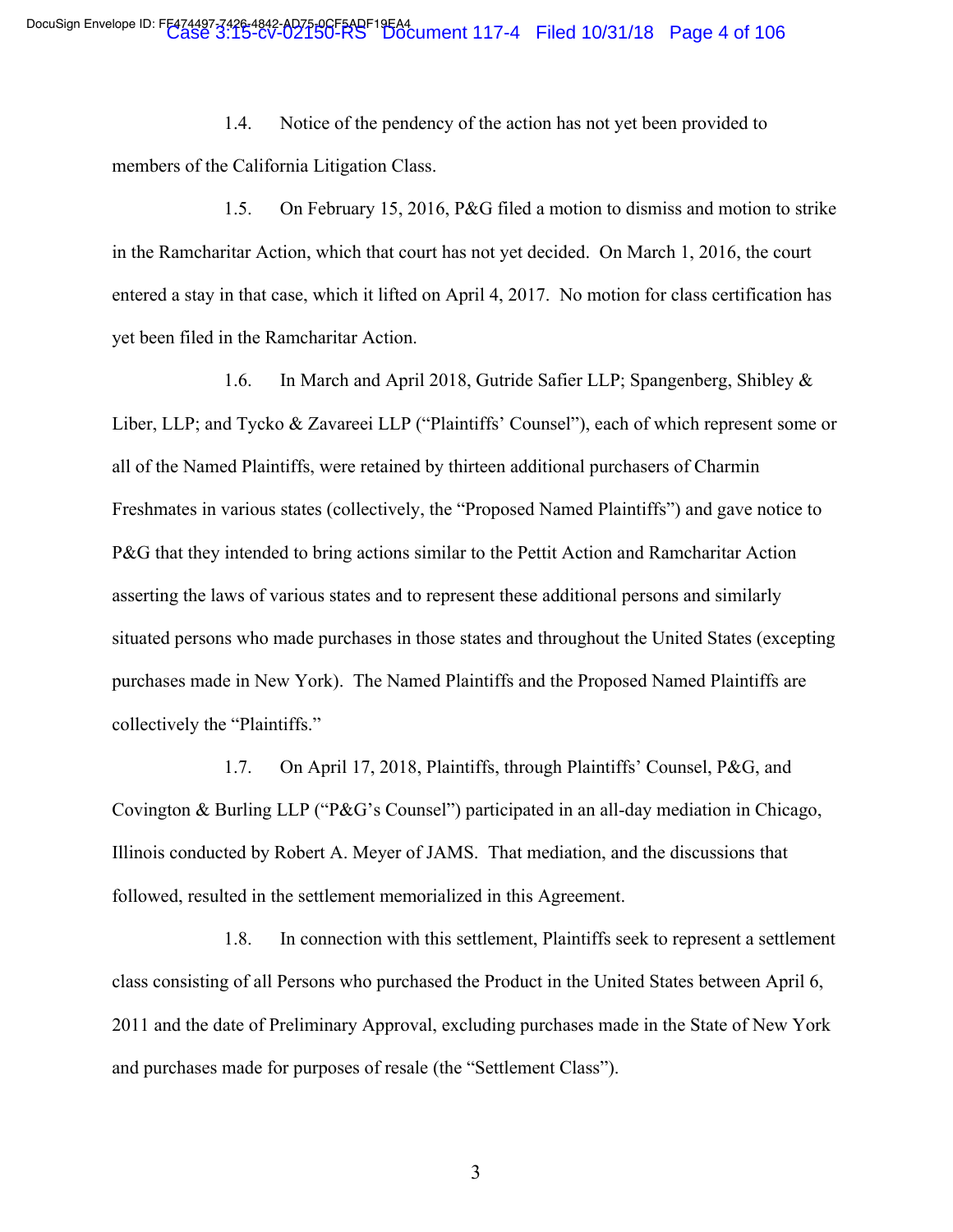1.9. P&G denies all of Plaintiffs' allegations and charges of wrongdoing or liability against it arising out of any of the conduct, statements, acts or omissions alleged, or that could have been alleged, in the Pettit Action and the Ramcharitar Action (the "Included Actions"). P&G also denies that any person has suffered damage or harm by reason of any alleged conduct, statement, act or omission of P&G. P&G further denies that the Included Actions meet the requisites for certification as a class action under Rule 23 of the Federal Rules of Civil Procedure, except for purposes of settlement, or that the evidence is sufficient to support a finding of liability on any of the claims in the Included Actions.

1.10. Before filing and while prosecuting the Included Actions, Plaintiffs' Counsel conducted a thorough examination and investigation of the facts and law. In the Pettit Action, Plaintiffs' Counsel engaged in fact discovery, both formal and informal, including reviewing 112,000 pages of documents produced by P&G, deposing three 30(b)(6) witnesses, subpoenaing several third parties, and working with three different experts. Furthermore, in 2014 Gutride Safier LLP represented the plaintiff in a lawsuit against P&G and another company involving similar allegations regarding the Kandoo Flushable Wipes product, which P&G licensed to its co-defendant in 2009. In connection with that case, Gutride Safier LLP reviewed documents produced by P&G relating to general flushability issues and P&G's relationship with the Kandoo product, conducted depositions of five of P&G's employees bearing on the same issues, and subpoenaed additional third parties.

1.11. Plaintiffs' Counsel has analyzed and evaluated the merits of all Plaintiffs' contentions and this Agreement as it affects members of the Settlement Class. Among the risks of continued litigation are the possibility that the court will grant P&G's motion to dismiss or decline to certify a class in the Ramcharitar Action; and in both the Pettit Action and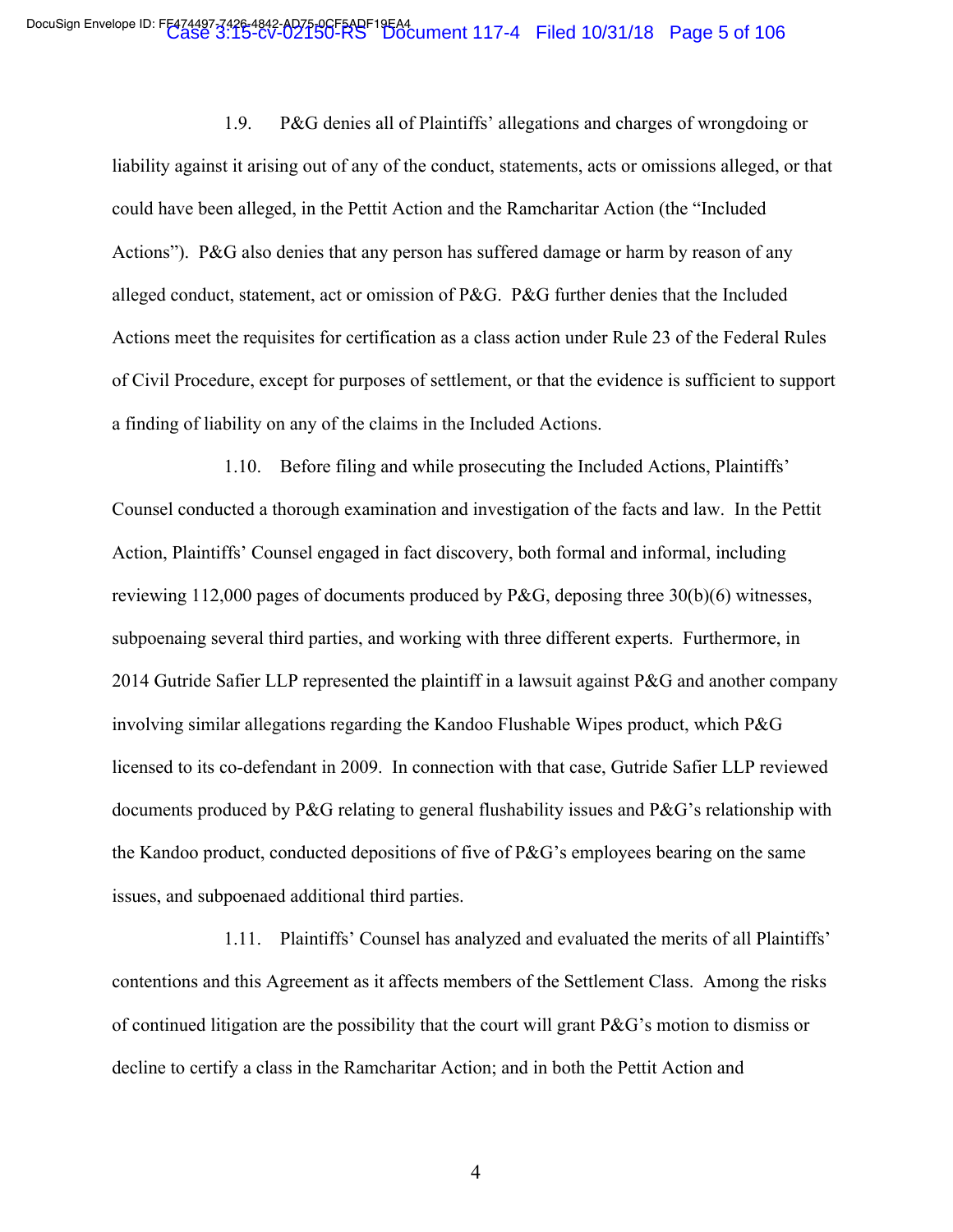Ramcharitar Action that summary judgment will be entered against Plaintiffs; and/or that Plaintiffs will be unable to prove liability, damages or entitlement to injunctive relief at trial on a classwide or individual basis.

1.12. Plaintiffs and Plaintiffs' Counsel, after taking into account the foregoing, along with the risks and costs of further litigation, are satisfied that the terms and conditions of this Agreement are fair, reasonable, adequate, and equitable, and that a settlement of the Included Actions and the prompt provision of effective relief to the Settlement Class are in the best interests of the members of the Settlement Class.

1.13. P&G agrees that the settlement is fair and reasonable in light of the merits and risks of the case. While continuing to deny all allegations of wrongdoing and disclaiming any liability with respect to any and all claims, P&G considers it desirable to resolve the Included Actions on the terms stated herein, in order to avoid further burden, expense, inconvenience, and interference with its ongoing business operations. Therefore, P&G has determined that settlement of the Included Actions on the terms set forth herein is in its best interests.

1.14. This Agreement is contingent upon the issuance by the Court of both Preliminary Approval and Final Approval. Should the Court not issue Preliminary Approval and Final Approval, P&G does not waive, and instead expressly reserves, its rights to defend against the claims in the Included Actions.

1.15. This Agreement reflects a compromise between Plaintiffs and P&G (each a "Party" and collectively, the "Parties"), and shall in no event be construed as or be deemed an admission or concession by any Party of the truth, or lack thereof, of any allegation or the validity, or lack thereof, of any purported claim or defense asserted in any of the pleadings in the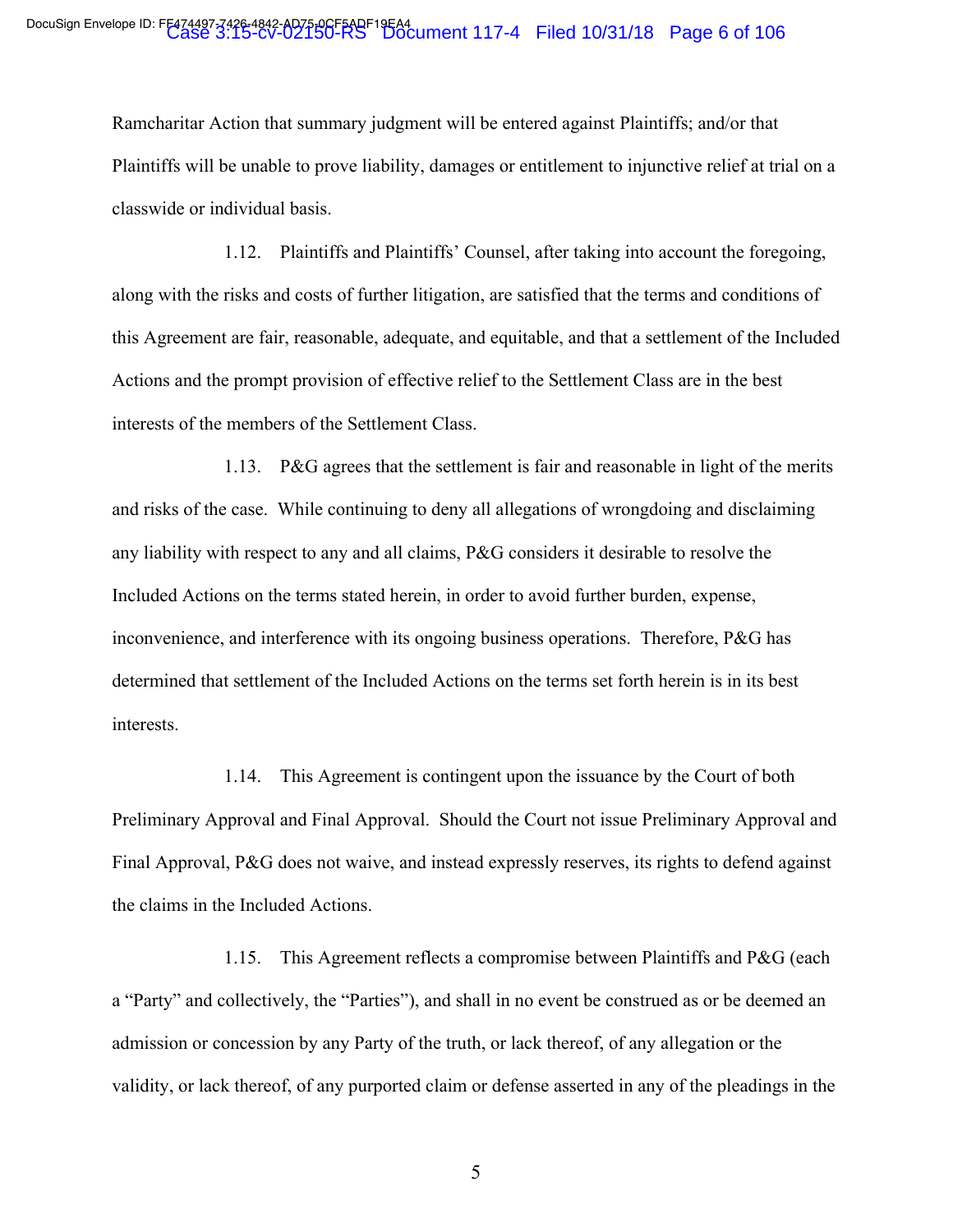Included Actions, or of any fault on the part of P&G, and all such allegations are expressly denied. Nothing in this Agreement shall constitute an admission of liability or be used as evidence of liability, by or against any Party hereto.

1.16. The Parties agree that the Ramcharitar Action shall be voluntarily dismissed pursuant to Rule 41(a)(1) of the Federal Rules of Civil Procedure upon the Effective Date of this settlement, and that the Included Actions between Plaintiffs and the Settlement Class, on the one hand, and P&G, on the other hand, shall be fully and finally compromised, settled and released on the terms and conditions set forth in this Agreement.

NOW, THEREFORE, in consideration of the covenants and agreements set forth herein, and of the releases and dismissals of claims described below, the Parties agree to this Agreement, subject to Court approval, under the following terms and conditions:

### **II. DEFINITIONS**

Capitalized terms in this Agreement shall be defined as follows:

2.1. "Agreement" means this Settlement Agreement, including all exhibits hereto.

2.2. "California Litigation Class" means all Persons who, between April 6, 2011 and August 3, 2017, purchased in California the Product (excluding purchases for purpose of resale).

2.3. "Claim Administrator" means Heffler Claims Group or another third party administrator agreed to by the Parties and approved by the Court.

2.4. "Claim Filing Deadline" means thirty (30) days after Final Approval.

2.5. "Claim Form" means the form Settlement Class Members must submit to obtain the Settlement Benefits available through this settlement.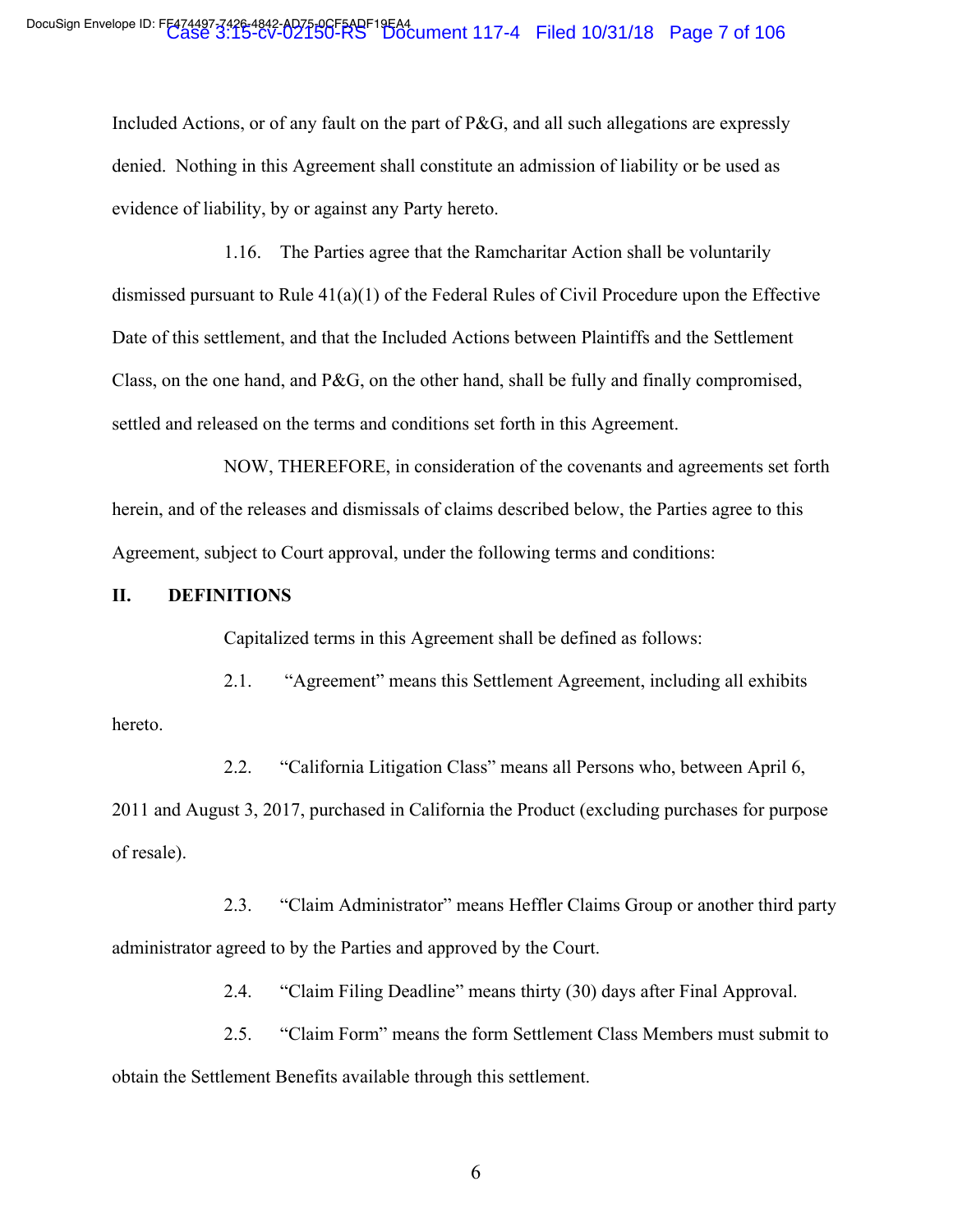2.6. "Claim Period" means the period beginning on the Notice Date and continuing until the Claim Filing Deadline.

2.7. "Class Period" means April 6, 2011 to the date of Preliminary Approval.

2.8. "Class Representatives" means the Named Plaintiffs and Proposed Named Plaintiffs.

2.9. "Class Representative Payment" means any award sought by application to and approval by the Court that is payable to any Named Plaintiff or Proposed Named Plaintiff to compensate him or her for efforts in bringing the Included Actions and/or achieving the benefits of this settlement on behalf of the Settlement Class, as further discussed in section 7.2.

2.10. "Court" means the United States District Court for the Northern District of California.

2.11. "Defendant" means P&G.

2.12. "Effective Date" means the effective date of the settlement, as defined in Section 8.14.

2.13. "Excluded Persons" are (1) Honorable Richard Seeborg, Honorable Sallie Kim (Mag.), Honorable Timothy S. Black, and Robert A. Meyer, and any member of their immediate families; (2) any government entity; (3)  $P\&G$ ; (4) any entity in which  $P\&G$  has a controlling interest; (5) any of P&G's subsidiaries, parents, affiliates, and officers, directors, employees, legal representatives, heirs, successors, or assigns; and (6) any persons who timely opt out of the Settlement Class.

2.14. "Final Approval" means issuance of judgment, substantially in the form of Exhibit D, granting final approval of this Agreement as binding upon the Parties.

2.15. "GD4" means the Fourth Edition of the INDA Guidelines.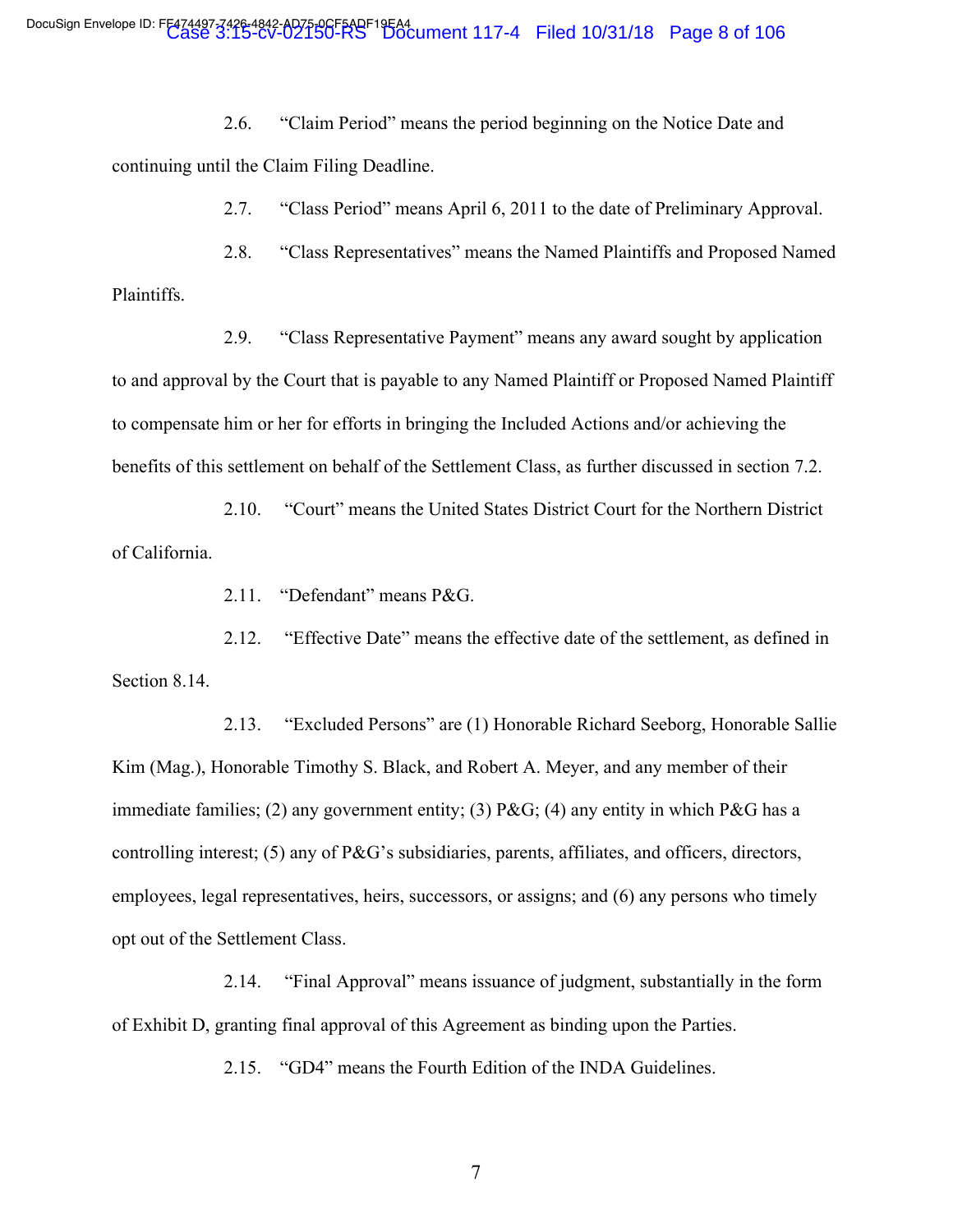2.16. "Household" means all Persons residing at the same physical address.

2.17. "Included Actions" means the Pettit Action and the Ramcharitar Action.

2.18. "INDA Guidelines" means the Guidelines for Assessing the Flushability of Disposable Nonwoven Products published by the Association of the Nonwoven Fabrics Industry.

2.19. "Long Form Notice" means the Court-approved form of notice to Settlement Class Members in substantially the same form as Exhibit B1.

2.20. "Named Plaintiffs" means Jamie Pettit, Karla Ramcharitar, Gloria Wiltrakis, and Cheryl Senko.

2.21. "Notice Date" means a date that is no later than fourteen (14) days after Preliminary Approval.

2.22. "Objection Deadline" means 28 days prior to the initially scheduled hearing on Final Approval.

2.23. "Online Advertisement Notices" means the Court-approved forms of notice to Settlement Class Members in substantially the same form as Exhibit B3.

2.24. "Opt Out Deadline" means 28 days prior to the initially scheduled hearing date on Final Approval.

2.25. "P&G's Counsel" means Covington & Burling LLP.

2.26. "Parties" means Plaintiffs and P&G, collectively.

2.27. "Party" means any one of Plaintiffs or P&G.

2.28. "Person(s)" means, without limitation, any natural person, group of natural persons, firm, business, corporation, partnership, government agency or board, association, proprietorship, organization, or any other legal or business entity.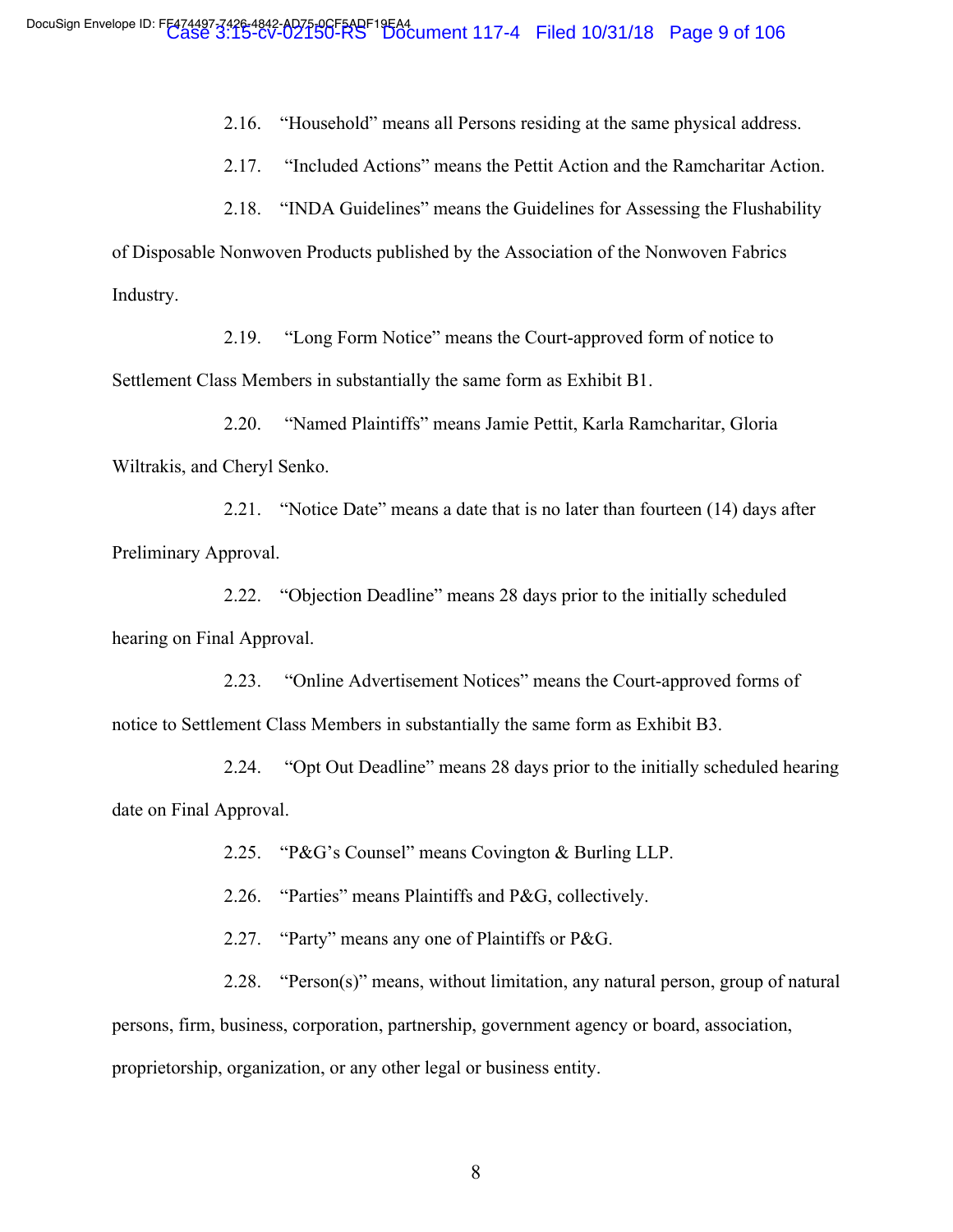2.29. "Pettit Action" means the action currently pending in the United States District Court, Northern District of California, styled as *Pettit v. Procter & Gamble Company*, Case No. 3:15-cv-02150-RS.

2.30. "Plaintiffs" means the Named Plaintiffs and Proposed Named Plaintiffs.

2.31. "Proposed Named Plaintiffs" means Debra Jewell, Susan Hartzfeld, Kenneth Luke, Linda Feiges, Willie Perez, Dian Cotton, Marlena Hinkle, Phyllis Jones, Glenn Katz, Eilene Shaffer, Charles Tippe, Sandra Flores, and Roxy Vance.

2.32. "Plaintiffs' Counsel," "Class Counsel," or "Settlement Class Counsel" mean the law firms of Gutride Safier LLP; Spangenberg, Shibley & Liber, LLP; and Tycko & Zavareei LLP, collectively.

2.33. "Preliminary Approval" means issuance of an order, substantially in the form of Exhibit C, granting preliminary approval of the settlement described in this Agreement.

2.34. "Product" means Charmin Freshmates Flushable Wipes and any other premoistened wipes sold under the Charmin brand name bearing the word "flushable" on the package label.

2.35. "Proof of Purchase" means an itemized sales receipt originally generated by a retailer seller showing the date and place of purchase, name of the product purchased, and the amount paid. The originally-generated receipt must be provided to and validated by the Claim Administrator to qualify as Proof of Purchase. The receipt may be provided in the form of a photocopy or digital image file (e.g., PDF, JPG, TIF).

2.36. "Ramcharitar Action" means the action currently pending in the United States District Court, Southern District of Ohio, styled as *Ramcharitar v. Procter & Gamble Company*, Case No. 1:15-cv-00457-MRB.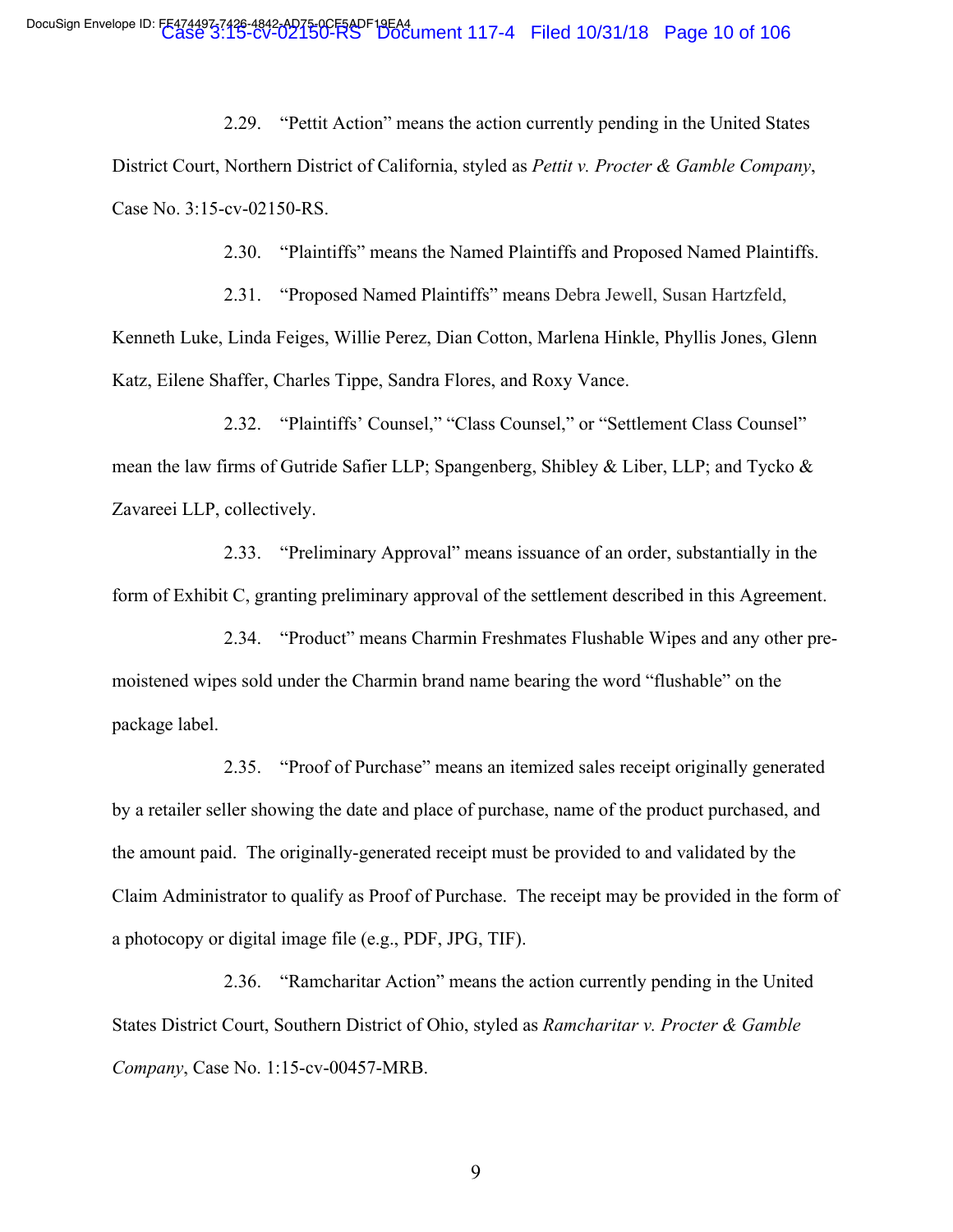2.37. "Released Claims" means the claims released as set forth in Sections 9.1 and 9.2 of this Agreement.

2.38. "Released Parties" means P&G and each and all of its predecessors in interest, former, present and future direct and indirect subsidiaries, divisions, parents, successors, and affiliated companies and each and all of its present and former officers, directors, shareholders, successors, partners, employees, agents, representatives, suppliers, resellers, retailers, wholesalers, distributors, customers, insurers, assigns, servants, attorneys, assignees, heirs, and executors, whether specifically named and whether or not participating in the settlement by payment or otherwise.

2.39. "Settlement Benefit" means the benefits provided to Settlement Class Members as set forth in Section 4.1 of this Agreement.

2.40. "Settlement Class" or "Settlement Class Members" means all Persons who purchased the Product in the United States between April 6, 2011 and the date of Preliminary Approval, excluding purchases made in the State of New York and purchases made for purposes of resale.

2.41. "Settlement Website" means an internet website created and maintained by the Claim Administrator. The URL of the Settlement Website shall be "www.PettitWipeSettlement.com".

2.42. "Valid Claim" means a claim submitted in compliance with Part IV of this Agreement, as further described in that Part.

### **III. CHANGED PRACTICES AND INJUNCTIVE RELIEF**

3.1. P&G has ceased the manufacture of the Product in the formulation(s) that it used at the time the Included Actions were commenced. Partly as a result of the Included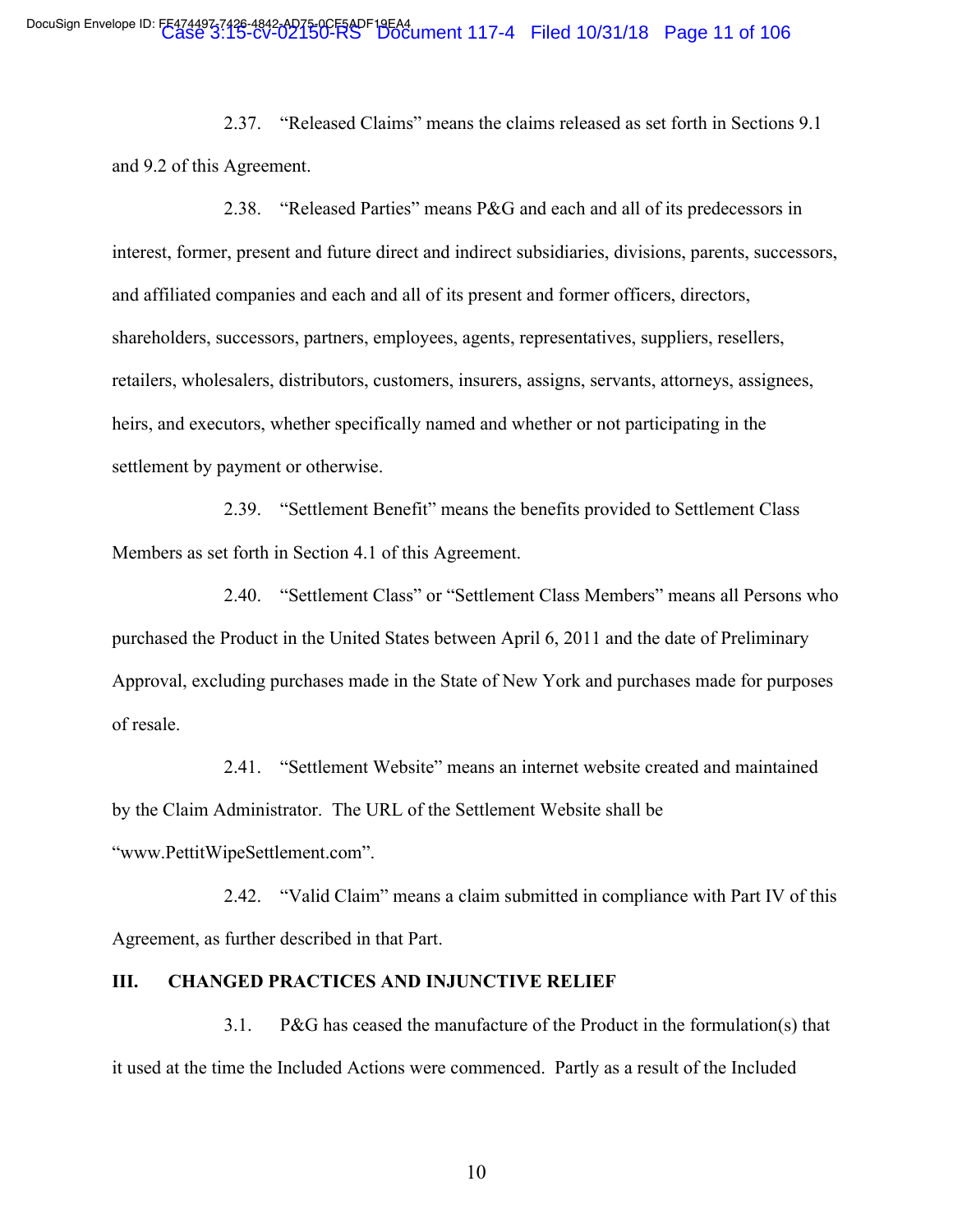Actions, P&G has agreed that versions of the Product manufactured after January 2016 do not and will not contain synthetic bicomponent (polyester/polyolefin) fibers.

3.2. P&G agrees to the entry of a court order requiring, until two years after the Effective Date, the following:

(a) Subject to paragraph 3.5, as of the Effective Date, Product marketed by P&G will not contain bicomponent (polyester/polyolefin) fibers;

(b) On or before 90 days after the Effective Date, P&G will modify the packaging of the Product to include a statement that "Your satisfaction is guaranteed. For details of our refund program go to our website at www. com/ P&G will provide details regarding the satisfaction guarantee on the Charmin website, including reasonable purchase price refunds to consumers who are dissatisfied with the product;

(c) On or before 90 days after the Effective Date, P&G will modify the packaging of the Product to include the statement: "Use only in well-maintained plumbing systems";

(d) As of the Effective Date, the Product will comply with current and future versions of the INDA Guidelines, including the slosh box test, provided P&G is a member of INDA and the organization maintains the same purpose and mission, with a similar membership composition, as of the date of the Agreement;

(e) Subject to paragraph 3.5, the Product marketed by P&G on or after June 13, 2018, will comply with the May 2018 more stringent INDA GD4 test protocols, which (1) decrease the slosh box test duration from 180 minutes to 60 minutes, (2) increase the slosh box text pass-through percentage requirement from 25% to 60%, and (3) decrease the municipal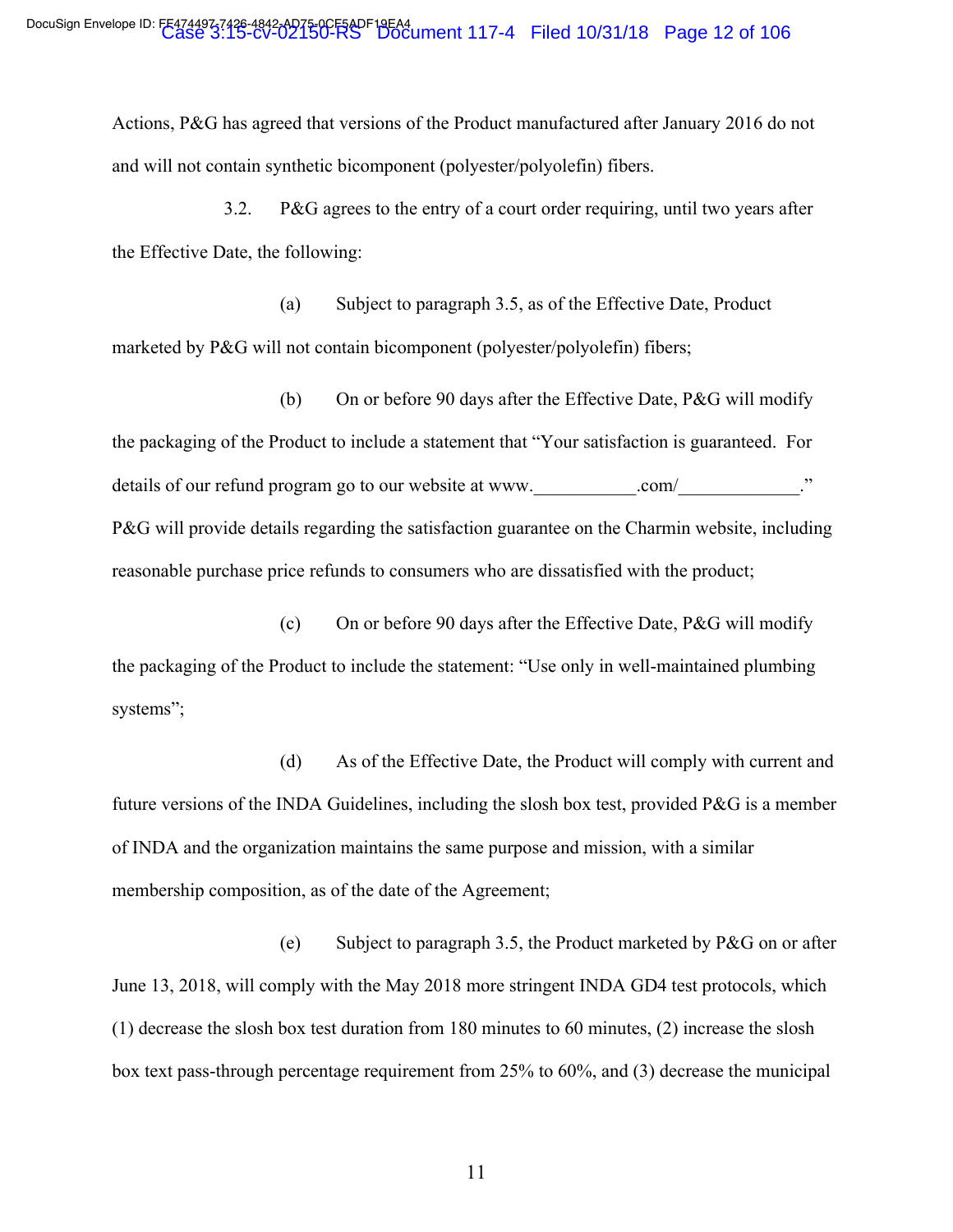pump test average power increase over baseline from 15% to 5%. P&G acknowledges that its consent to adoption of the GD4 protocols, and its further consent to compliance with the more stringent GD4 protocols from June 13, 2018 forward and before industry-wide compliance to GD4, was made in part due to the pendency of the Included Actions.

3.3. P&G will provide Plaintiffs' Counsel with a draft version of the new Product packaging containing the disclosures required by section 3.2(b) and (c) prior to the hearing on Final Approval.

3.4. For clarity, to implement the labeling changes required by sections 3.2(b) and (c), P&G's Product will contain those labeling changes on or before 90 days after the Effective Date.

3.5. For avoidance of doubt, the distribution or sales by P&G of residual Product manufactured prior to the implementation of the labeling changes described in sections 3.2(b) and (c); or the distribution or sales by third parties of residual Product manufactured prior to the implementation of the labeling changes described in sections 3.2(b) and (c), shall not constitute a violation of this Agreement or the injunction issued pursuant hereto.

3.6. Neither this Agreement nor the injunction issued pursuant hereto shall impose any limitations on P&G's future marketing or sale of the Product except as expressly set forth in section 3.2. Similarly, neither this Agreement nor the injunction issued pursuant hereto shall impose any limitations on the composition, manufacture, marketing, labeling, advertising, and/or sale of any product or products other than those falling within the definition of "Product" set forth in Part II.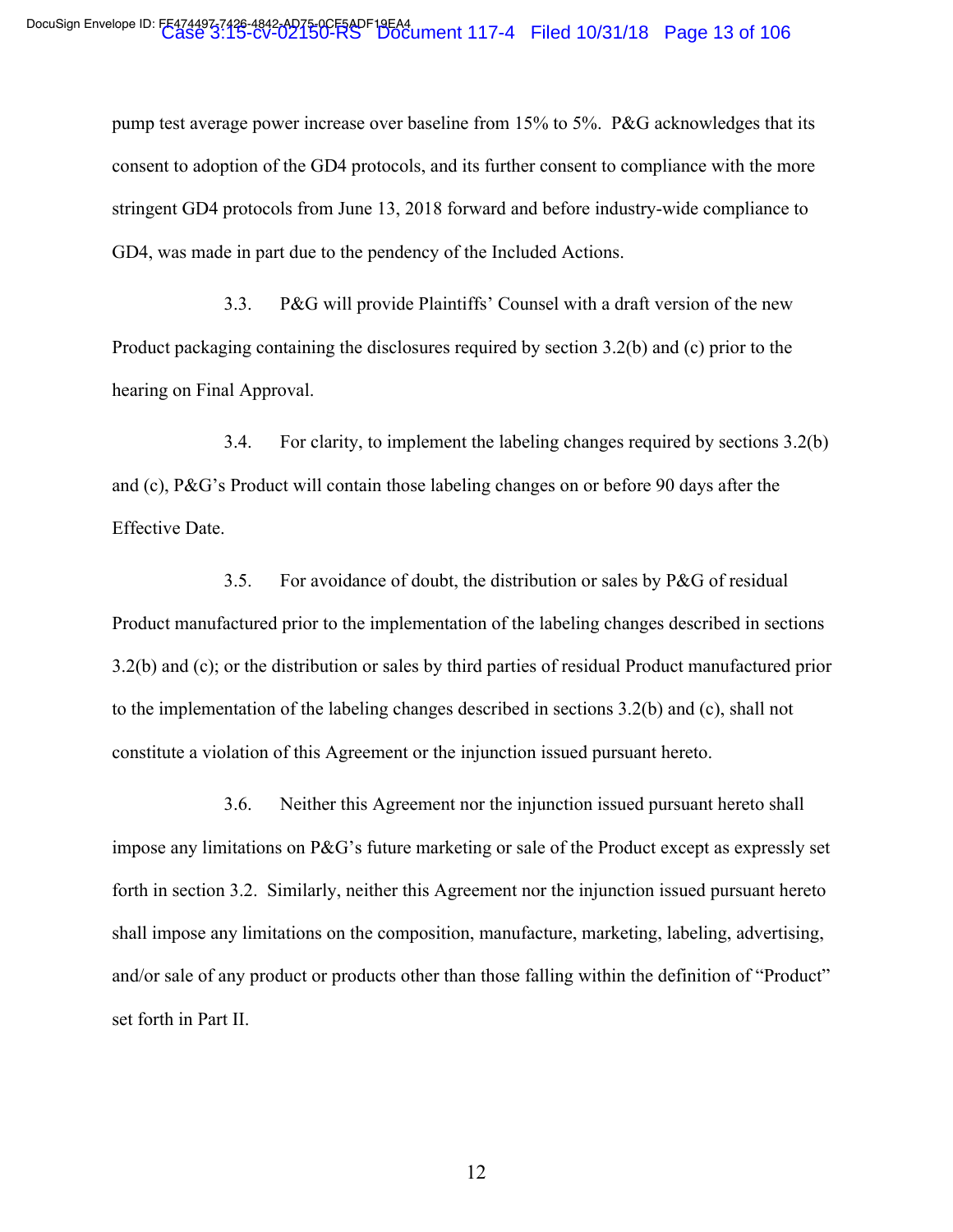3.7. Nothing in this Part III shall interfere with P&G's obligations to comply with all applicable state and federal laws, including, without limitation, the Federal Trade Commission Act, or to respond to any enforcement actions issued thereunder by the Federal Trade Commission.

#### **IV. MONETARY SETTLEMENT BENEFITS AND CLAIM ADMINISTRATION**

4.1. Every Settlement Class Member shall have the right to submit a claim for Settlement Benefits. A claim shall be a Valid Claim only if submitted on the Claim Form pursuant to, and in compliance with, the procedures set forth herein. Submission of a claim, regardless of whether it is determined to be a Valid Claim, shall confer no rights or obligations on any Party, any Settlement Class Member, or any other Person except as expressly provided herein.

4.2. At the election of the Settlement Class Member, a Claim Form may be submitted in paper via first class mail or online at the Settlement Website. Claim Forms must be mailed such that they are received by the Claims Administrator (not just postmarked) or submitted online no later than the Claim Filing Deadline. Claim Forms received or submitted online after that date will not be Valid Claims. The Claim Administrator will track Claim Forms with unique security identifiers or control numbers issued to Persons who seek to file a claim. For Claim Forms submitted online, the Settlement Class Member shall have the opportunity to upload Proof of Purchase image files (e.g., jpg, tif, pdf).

4.3. The Claim Administrator shall be responsible for designing the Claim Form and ensuring it requests sufficient information to determine the validity of submitted claims and to prevent the payment of invalid or fraudulent claims. On the Claim Form, the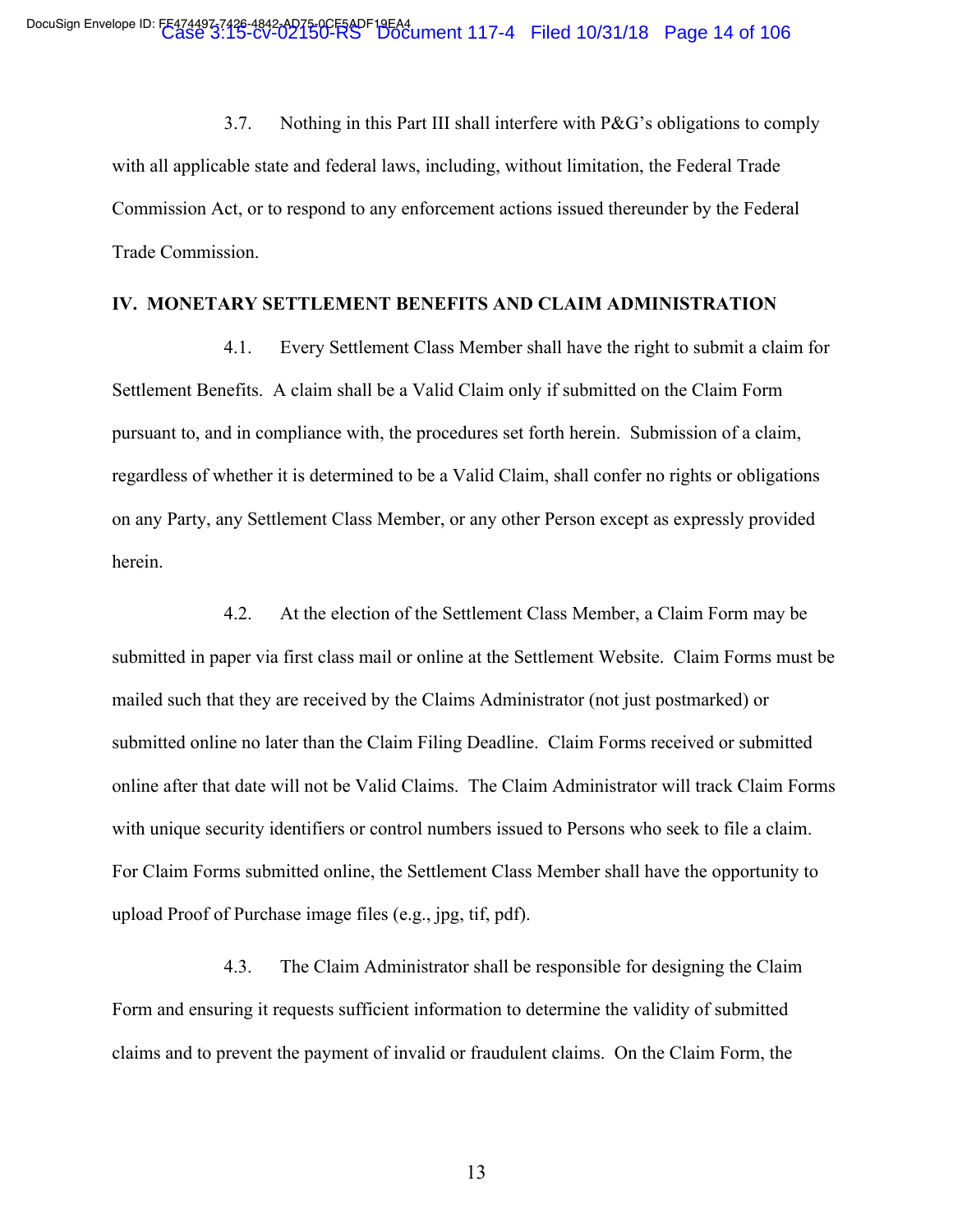Settlement Class Member must certify the truth and accuracy of at least the following under the penalty of perjury, including by signing the Claim Form physically or by e-signature, or the claim will not be considered a Valid Claim by the Claims Administrator:

(a) The Settlement Class Member's name and physical address;

(b) That all sections of the Claim form are completed truthfully, accurately, and completely;

(c) The Settlement Class Member's email address, if the Settlement Class Member elects to provide the information;

(d) The number of packages of the Product purchased during the Class Period; and

(e) That the claimed purchases were not made for purposes of resale.

For avoidance of doubt, the Claim Administrator may require Settlement Class Members to provide additional information on the Claim Form to facilitiate the identification of Valid Claims, as well as fraudulent or otherwise invalid claims.

4.4. Each Settlement Class Member who submits a Valid Claim shall receive a refund of sixty cents (\$0.60) for each Product package purchased in the United States (except in New York) during the Class Period, regardless of the price the Settlement Class Member paid for the package or the number of wipes contained in each package, subject to the following limitations: (a) A maximum of four dollars and twenty cents (\$4.20) shall be paid on the combined claims submitted by any Household for claimed purchases that are not corroborated by Proof of Purchase, and (b) a maximum of thirty dollars (\$30.00) shall be paid on the combined claims submitted by any Household for claimed purchases that are corroborated by Proof of Purchase. In no event shall (i) the maximum payment to any Household exceed thirty dollars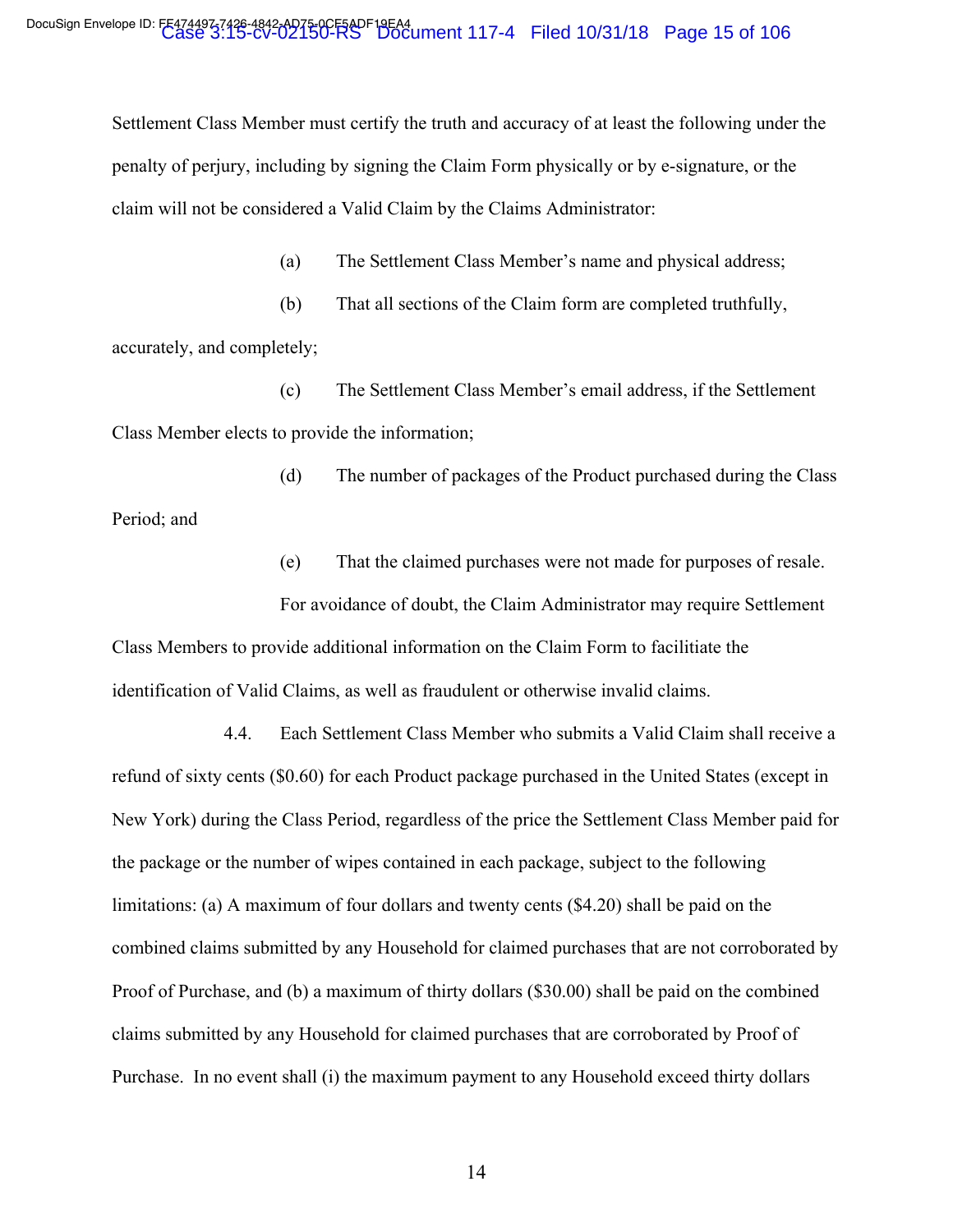(\$30.00), or (ii) a Settlement Class Member receive a payment for a purchase of the Product they did not affirmatively claim on the Claim Form.

4.5. The Claim Administrator shall be responsible for processing Claim Forms and administering the Settlement Website, opt-out process, and Settlement Benefit claims process described herein. The Claim Administrator shall use industry standard efforts to validate claims and supporting documentation. The Claim Administrator shall use adequate and customary procedures and standards to prevent the payment of fraudulent claims and pay only Valid Claims. The Claim Administrator will approve Valid Claims and issue payment based upon the terms and conditions of the Agreement and may reject claims that are invalid or evidence waste, fraud, or abuse. The determination of the validity of all claims shall occur within 60 days of the end of the Claim Period. The Claim Administrator shall approve or deny all claims, and its decision shall be final, binding, and non-appealable by either Party or the Settlement Class Members.

4.6. The Claim Administrator and the Parties shall have the right to audit claims, and the Claim Administrator may request additional information from claimants. If any claim is submitted by a Person with a physical, postal, or IP address in New York, but who claims to have purchased the Product outside New York, the Claim Administrator may, but is not required, to request additional information to validate that claim. The Claim Administrator shall deny any claim for Products purchased in New York, subject to the provisions of Section 4.7. Neither Plaintiffs nor P&G, nor their counsel, shall have any liability whatsoever for any act or omission of the Claim Administrator.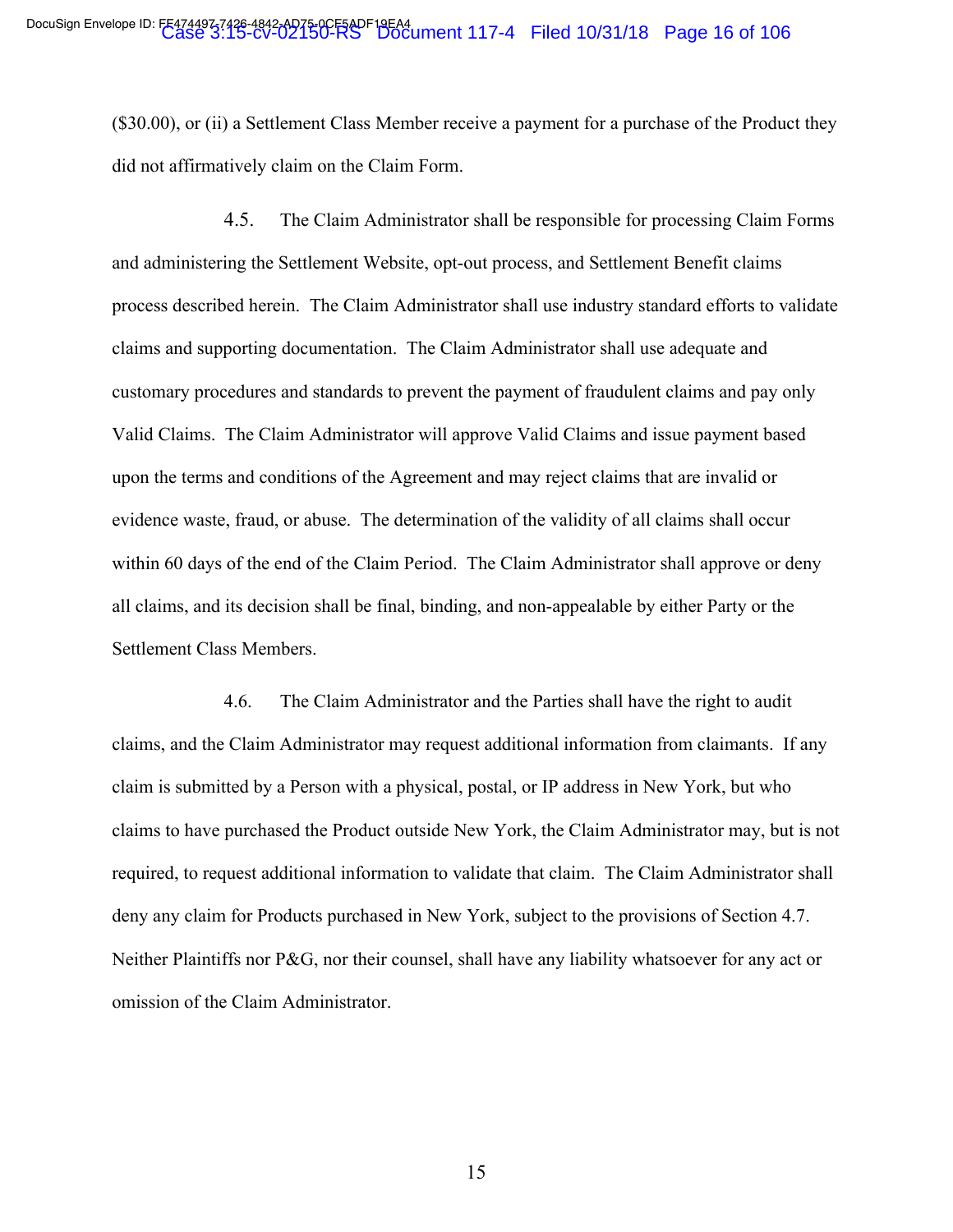4.7. As to claims that are denied, within thirty (30) days after the Effective Date, the Claim Administrator shall email all Class Members whose claims are denied to state the reasons for denial, at the email address (if any) provided by the Class Member on the Claim Form. If no email address is provided by the Class Member on the Claim Form, the Claim Administrator shall not have an obligation to provide the Class Member any notification of the reasons for denial of the claim. P&G's choice not to audit the validity of any one or more Claim Forms shall not constitute or be construed as a waiver or relinquishment of any audit or other rights as to any other Claim Forms, individually or as a group, and similarly shall not be construed as a waiver or relinquishment by P&G as to any of its audit and other rights under the Settlement Agreement. No Person shall have any claim against Plaintiffs, P&G, Plaintiffs' Counsel, P&G's Counsel, or the Claim Administrator based on any determination of a Valid Claim, distributions or awards made in accordance with this Agreement and the Exhibits hereto.

4.8. Valid Claims shall be paid by check to the Settlement Class Member and mailed to the address provided on the Claim Form, as updated in the National Change of Address Database. The Claim Administrator shall also have the right (but not the obligation) to allow Settlement Class Members to elect to receive their payments by direct bank deposit or electronic transfer (e.g. PayPal) and if such election is made, shall pay the Valid Claims of such Settlement Class Members through the method so elected. All Valid Claims shall be paid by the Claim Administrator within sixty (60) days after the Effective Date except that, in the event of an appeal from Final Approval that challenges only the award of attorneys' fees, costs and expenses and/or the Class Representative Payments and does not challenge any other aspect of the settlement, all Valid Claims shall be paid within ninety (90) days after Final Approval, unless otherwise ordered by the Court.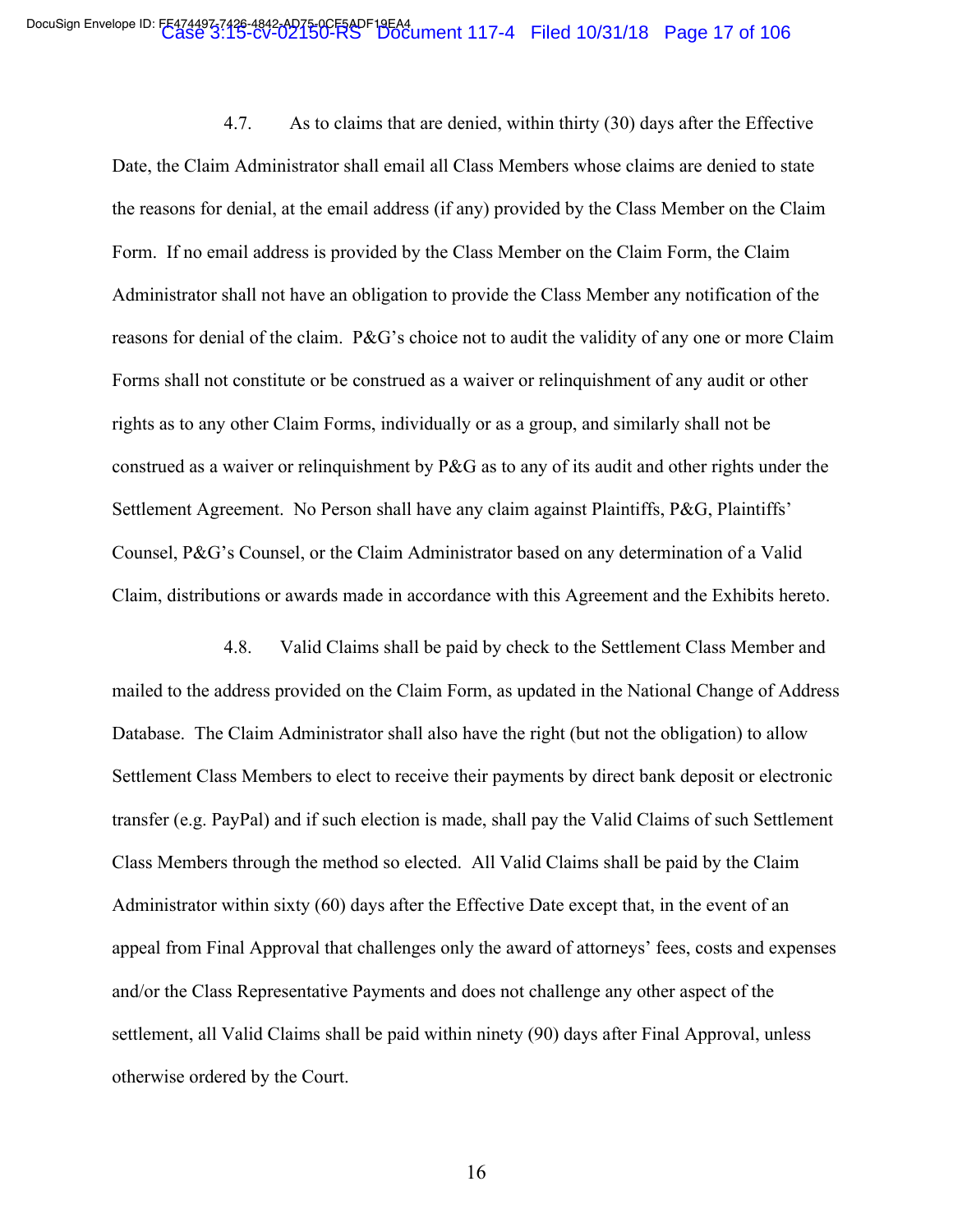4.9. All settlement checks shall be subject to a one hundred eighty (180) day void period, after which the checks shall no longer be negotiable. If a settlement check is not negotiated within this period, the Settlement Class Member shall not be entitled to any further payment under this Agreement. The amount of any settlement checks that are not negotiated shall revert to P&G.

4.10. No deductions for taxes will be taken from any Settlement Benefit at the time of distribution. Settlement Class Members are responsible for paying all taxes due on such Settlement Benefits. Under no circumstance shall P&G be held liable for any tax payments with respect to the Settlement Benefits. All Settlement Benefit payments shall be deemed to be paid solely in the year in which such payments are actually issued. Neither Plaintiffs' Counsel nor P&G's Counsel purport to provide legal advice on tax matters. To the extent this Agreement, or any of its exhibits or related materials, is interpreted to contain or constitute advice regarding any U.S. Federal or any state tax issue, such advice is not intended or written to be used, and cannot be used, by any Person or entity for the purpose of avoiding penalties under the Internal Revenue Code or any state's tax laws.

4.11. P&G shall bear all fees and expenses incurred by the Claim Administrator as well as the cost of paying Valid Claims.

#### **V. NOTICE AND OPT OUTS**

5.1. At least ten (10) business days prior to the Notice Date, the Claim Administrator shall establish the Settlement Website, which shall contain the Long Form Notice in both downloadable PDF format and HTML format with a clickable table of contents; answers to frequently asked questions; a Contact Information page that includes the address for the Claim Administrator and addresses and telephone numbers for Plaintiffs' Counsel; the Agreement; the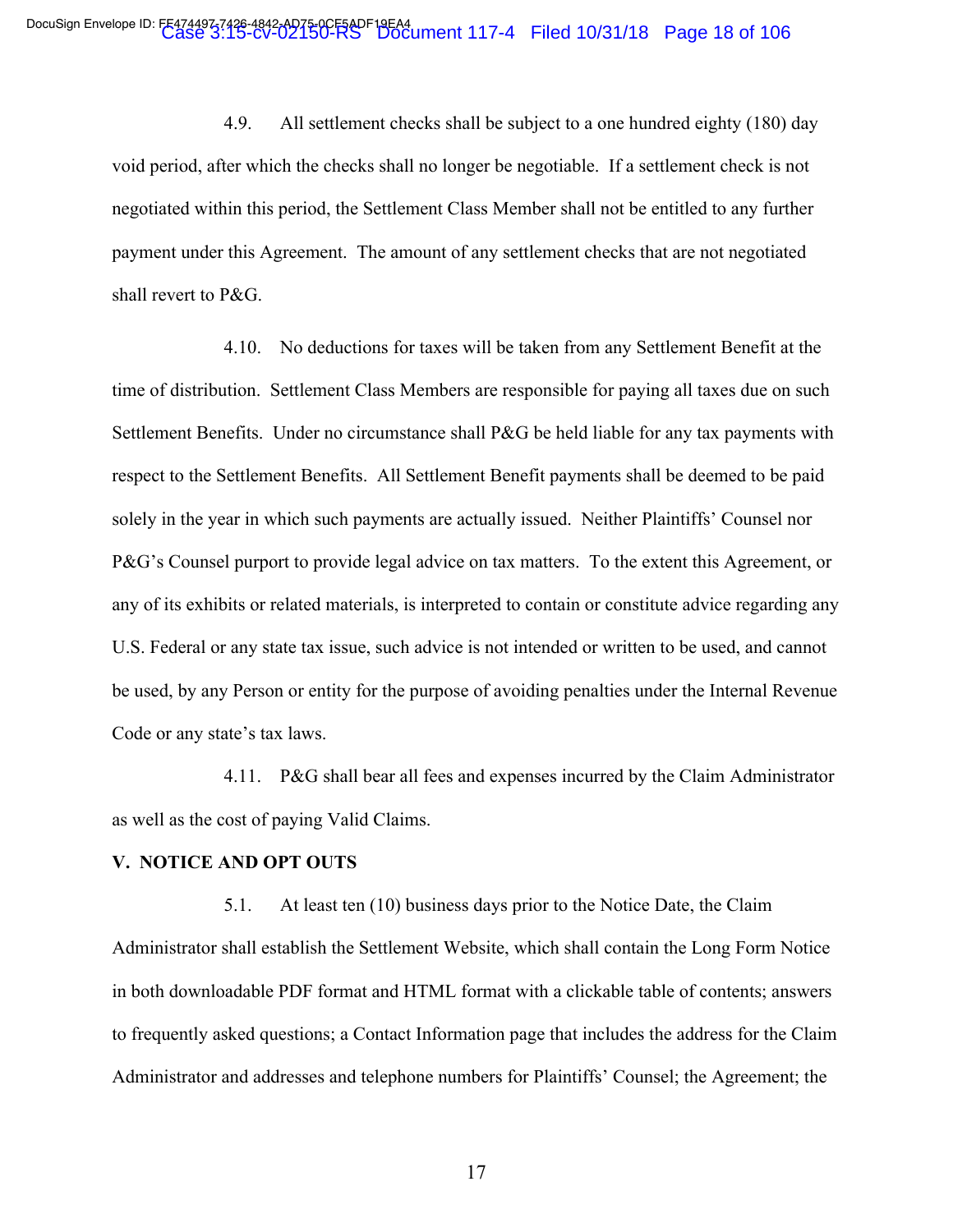signed order of Preliminary Approval; a downloadable and online version of the Claim Form; and a downloadable and online version of the form by which Settlement Class Members may opt out of the Settlement Class. While the Claim Administrator shall have final authority over the design and operation of the Settlement Website, it shall permit Class Counsel and P&G to test the operation of the Settlement Website and shall monitor and if necessary update and modify the Settlement Website to ensure that it performs reliably and consistent with the terms of this Agreement, when accessed from all major Internet browsers (desktop and mobile) operating on all major operating systems (including Windows, MacOS, Android, and iOS). The Claim Administrator shall add to the Settlement Website all other material filings by the Parties or the Court regarding the settlement, including Plaintiffs' application for attorneys' fees, costs, expenses, and/or Class Representative Payments, the motion for final approval, and any orders with respect to such applications and motions.

5.2. The Settlement Website shall remain accessible until 180 days after all Settlement Benefits are distributed.

5.3. Notice shall be provided according to the Notice Plan attached hereto as Exhibit A, and substantially in the forms attached hereto of Exhibits B1 through B3, except as modified by the Court. The Claim Administrator shall provide a declaration under penalty of perjury to the Court that the notice provides sufficient reach and frequency to alert Settlement Class Members to the pendency of the action and their rights thereunder.

5.4. The Claim Administrator shall provide notice as required by the Class Action Fairness Act, 28 U.S.C. § 1715.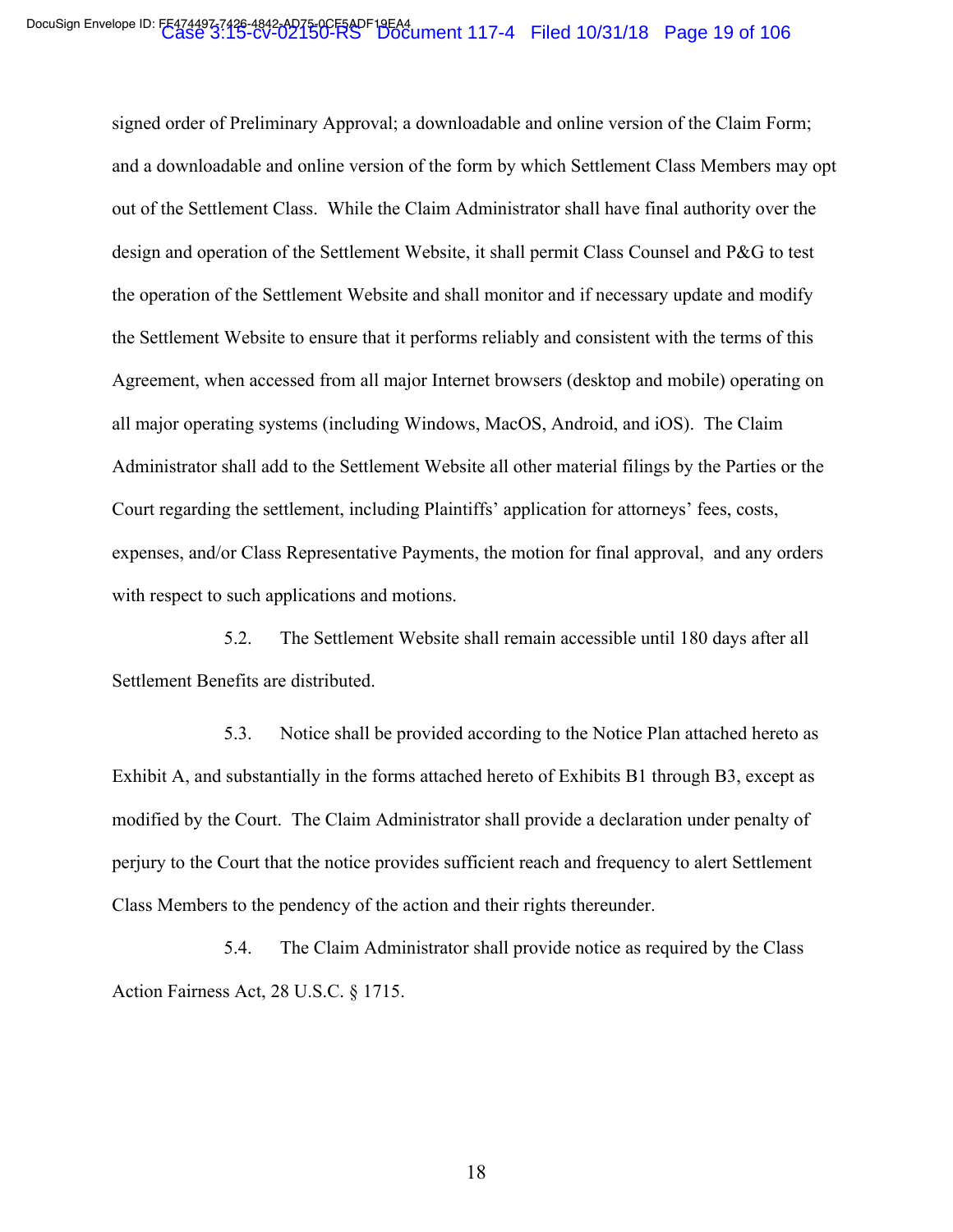5.5. Class Counsel and P&G shall supervise the Claim Administrator in the performance of the notice functions set forth in this Part V. P&G shall pay all costs of notice as set forth in this Part V.

5.6. At least fourteen (14) days prior to Final Approval, the Claim Administrator shall certify to the Court that it has complied with the notice requirements set forth herein.

# **VI. CONDITIONAL CERTIFICATION OF SETTLEMENT CLASS AND FILING OF AMENDED COMPLAINT**

6.1. Solely for the purpose of effectuating the settlement set forth in this Agreement and subject to Court approval, the Parties stipulate that (1) they will jointly move to stay the Ramcharitar Action; (2) Ramcharitar, Wiltrakis, Senko, and the Proposed Named Plaintiffs shall be permitted to join the Pettit Action as named Plaintiffs through the conditional filing of an amended complaint in accordance with the stipulations attached hereto as Exhibit E; (3) a national (excluding purchases in New York) Settlement Class shall be certified in accordance with the definition of the Settlement Class set forth in this Agreement; (4) the Class Representatives shall represent the Settlement Class for settlement purposes, (5) Plaintiffs' Counsel shall be appointed as the attorneys for the Settlement Class; (6) the Ramcharitar Action shall be voluntarily dismissed with prejudice upon the Effective Date of this settlement

6.2. In the event that this Agreement (including the settlement provided for herein) is not finally approved, or is terminated or cancelled or fails to become effective for any reason whatsoever, the conditional class certification and conditional leave to file an amended complaint, to which the Parties have stipulated solely for the purpose of the settlement of the Included Actions, shall be null and void, the Amended Complaint in the Pettit Action shall be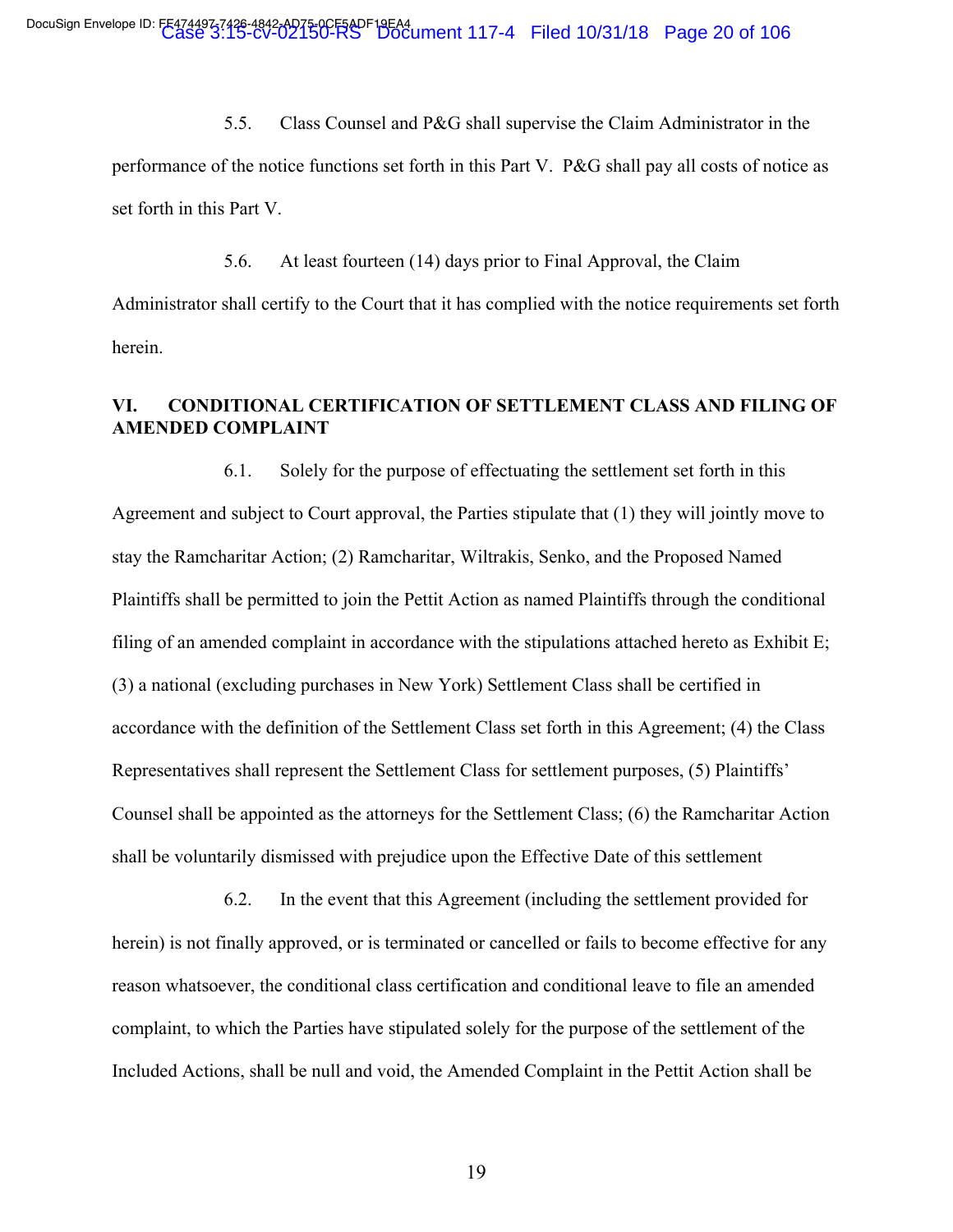deemed to be withdrawn, and the Included Actions shall revert to their statuses as they existed prior to the date of this Agreement, and the Claim Administrator shall return to P&G any amounts P&G had already deposited that are not required to pay for notice and administration then-completed. In such event, neither this Agreement nor any document filed or created in connection with this settlement may be used as an admission or as evidence for any purpose.

### **VII. ATTORNEYS' FEES, EXPENSES AND CLASS REPRESENTATIVE PAYMENT**

7.1. Plaintiffs' Counsel may apply to the Court for an award from P&G of their attorneys' fees, costs, and expenses in a total amount not to exceed two million one hundred fifty thousand dollars (\$2,150,000.00).

7.2. The Class Representatives may additionally apply to the Court for an Class Representative Payment as compensation for (a) the time and effort undertaken in and risks of pursuing the Included Actions, including the risk of liability for the Parties' costs of suit, and (b) the general release set forth in Section 9.2. The Class Representative Payment to Pettit shall not exceed \$5,000; the Class Representative Payments to Ramcharitar, Wiltrakis, and Senko shall not exceed \$3,000 each; and the Class Representative Payments to the Proposed Named Plaintiffs shall not exceed \$1,000 each.

7.3. P&G agrees not to oppose or to submit any evidence or argument challenging or undermining Plaintiffs' Counsel's application for attorneys' fees, costs, expenses, or Class Representatives Payments. P&G shall not be in violation of this term if its attorneys provide the Court with evidence, including evidence of their lodestars, that is specifically requested by the Court; however, no Party shall seek such a request. The attorneys' fees, costs, and expenses awarded by the Court as set forth under Section 7.1 shall be the total obligation of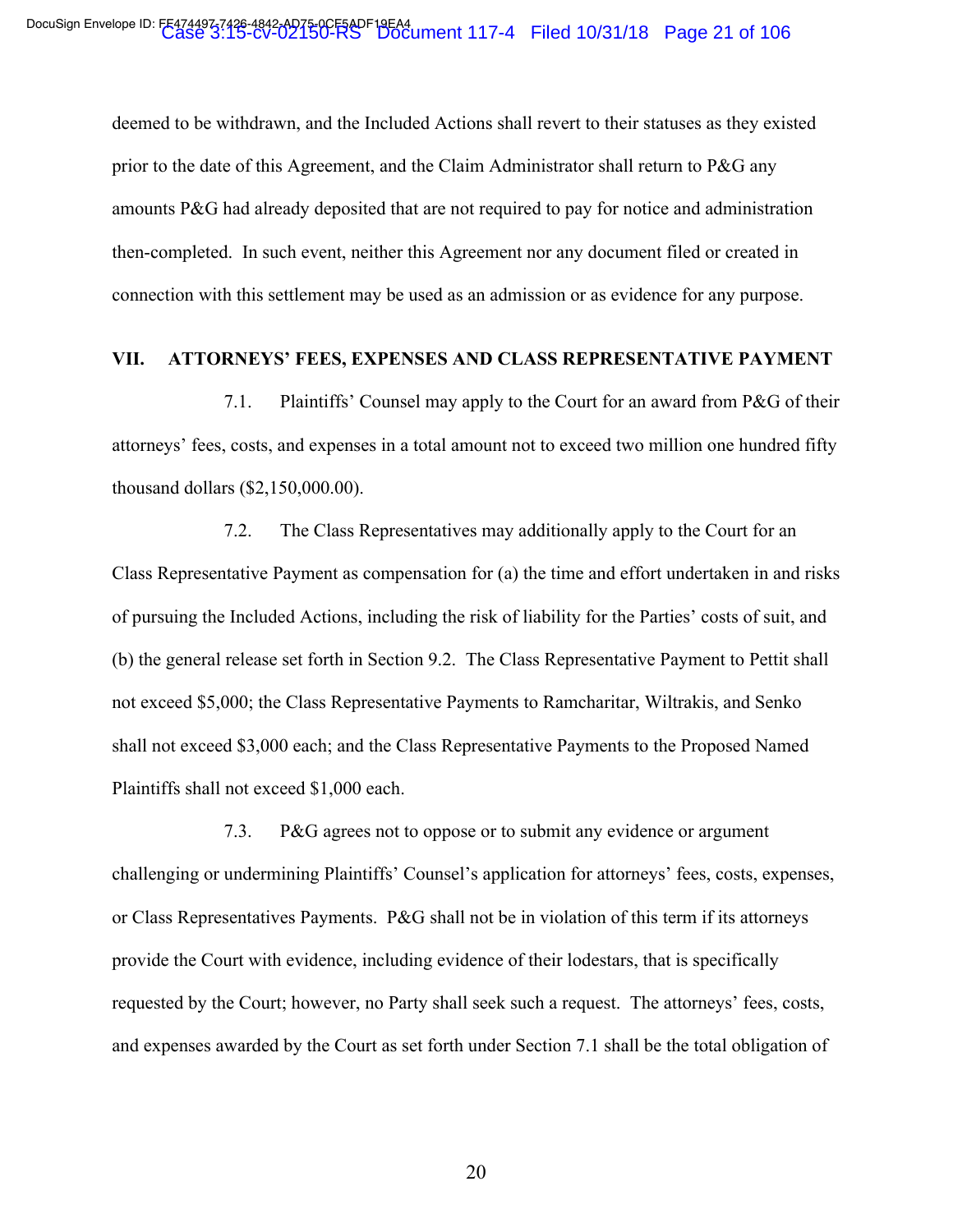P&G to pay attorneys' fees, costs, and expenses of any kind to Plaintiffs' Counsel in connection with the Included Actions and this Agreement. Any Class Representative Payments awarded by the Court as set forth in Section 7.2 shall be the total obligation of P&G to pay money to any Named Plaintiff or Proposed Named Plaintiff in connection with the Included Actions and this Agreement, other than amounts due to any Named Plaintiff or Proposed Named Plaintiff for any Valid Claims submitted pursuant to Part IV of this Agreement. Plaintiffs' Counsel, the Named Plaintiffs, and the Proposed Named Plaintiffs agree that the denial, downward modification or failure to grant the request for attorneys' fees, costs, or expenses, or Class Representative Payments, shall not constitute grounds for modification or termination of the Agreement.

7.4. Upon an award of attorneys' fees, costs, expenses and/or Class Representative Payments by the Court, Plaintiffs' Counsel shall provide P&G a statement signed by authorized representatives of Gutride Safier LLP; Spangenberg, Shibley & Liber, LLP; and Tycko & Zavareei LLP that indicates how the award is to be apportioned between each of those three law firms, unless the Court has already ordered how the award is to be apportioned among these law firms. Within ten (10) days of the Effective Date, P&G shall pay the apportioned amount of the awarded attorneys' fees, costs, expenses, and Class Representative Payments to each respective law firm, not to exceed the limits set forth in sections 7.1 and 7.2.

### **VIII. CLASS SETTLEMENT PROCEDURES**

8.1. Stay of the Ramcharitar Action. Within three business days of the execution of this Agreement, the Parties shall sign the joint motion to stay the Ramcharitar Action, substantially in the form of Exhibit F. Plaintiffs shall file that motion on or before the date of filing the motion for Preliminary Approval.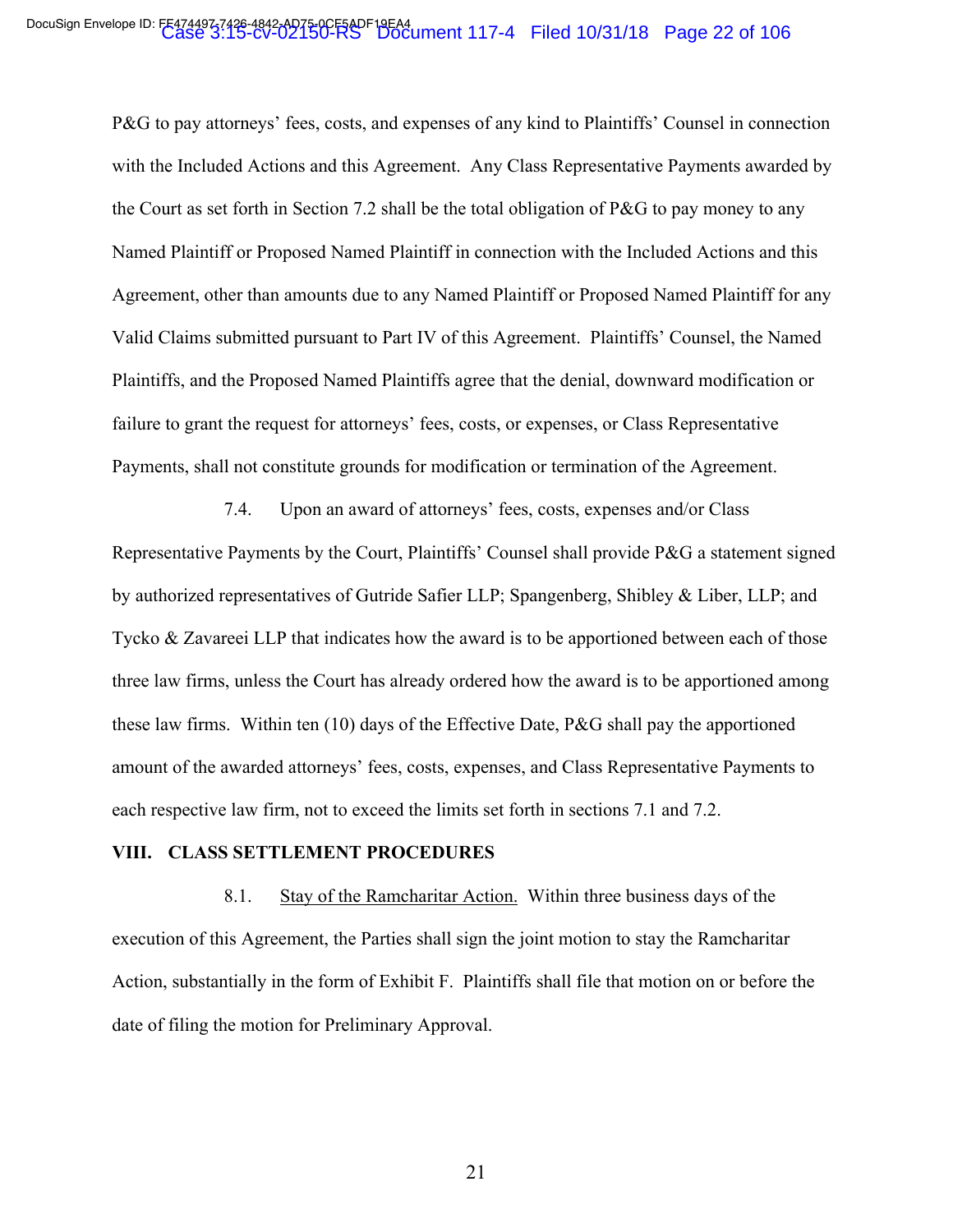8.2. Amendment of Complaint. Within three (3) business days of the execution of this Agreement, the parties to the Pettit Action shall sign the stipulation that Ms. Pettit be granted conditional leave to file an amended complaint, substantially in the form of Exhibit E. Plaintiffs' Counsel shall file that stipulation on or before the date of filing the motion for Preliminary Approval.

8.3. Settlement Approval. As soon as practicable after the execution of this Agreement, Plaintiffs' Counsel shall move for a Preliminary Approval order, substantially in the form of Exhibit C, preliminarily approving this Agreement and this settlement as fair, reasonable and adequate; approving Class Notice to the Settlement Class Members as described in Part V above; and setting a hearing to consider Final Approval of the settlement and any objections thereto. P&G shall have no obligation to make separate filings in support of the motion. P&G shall appear at the hearing to confirm its agreement with the terms of the settlement as provided herein.

8.4. Final Approval Order and Judgment. No later than forty-two (42) days prior to the hearing on Final Approval, Plaintiffs shall move for entry of an order of Final Approval, substantially in the form of Exhibit D, granting Final Approval of this Settlement and holding this Agreement to be final, fair, reasonable, adequate, and binding on all Settlement Class Members who have not excluded themselves as provided below, and ordering that the settlement relief be provided as set forth in this Agreement, ordering the releases as set forth in Part IX, below, and entering judgment in this case. P&G shall have no obligation to make separate filings in support of the motion. P&G shall appear at the hearing to confirm its agreement with the terms of the settlement as provided herein.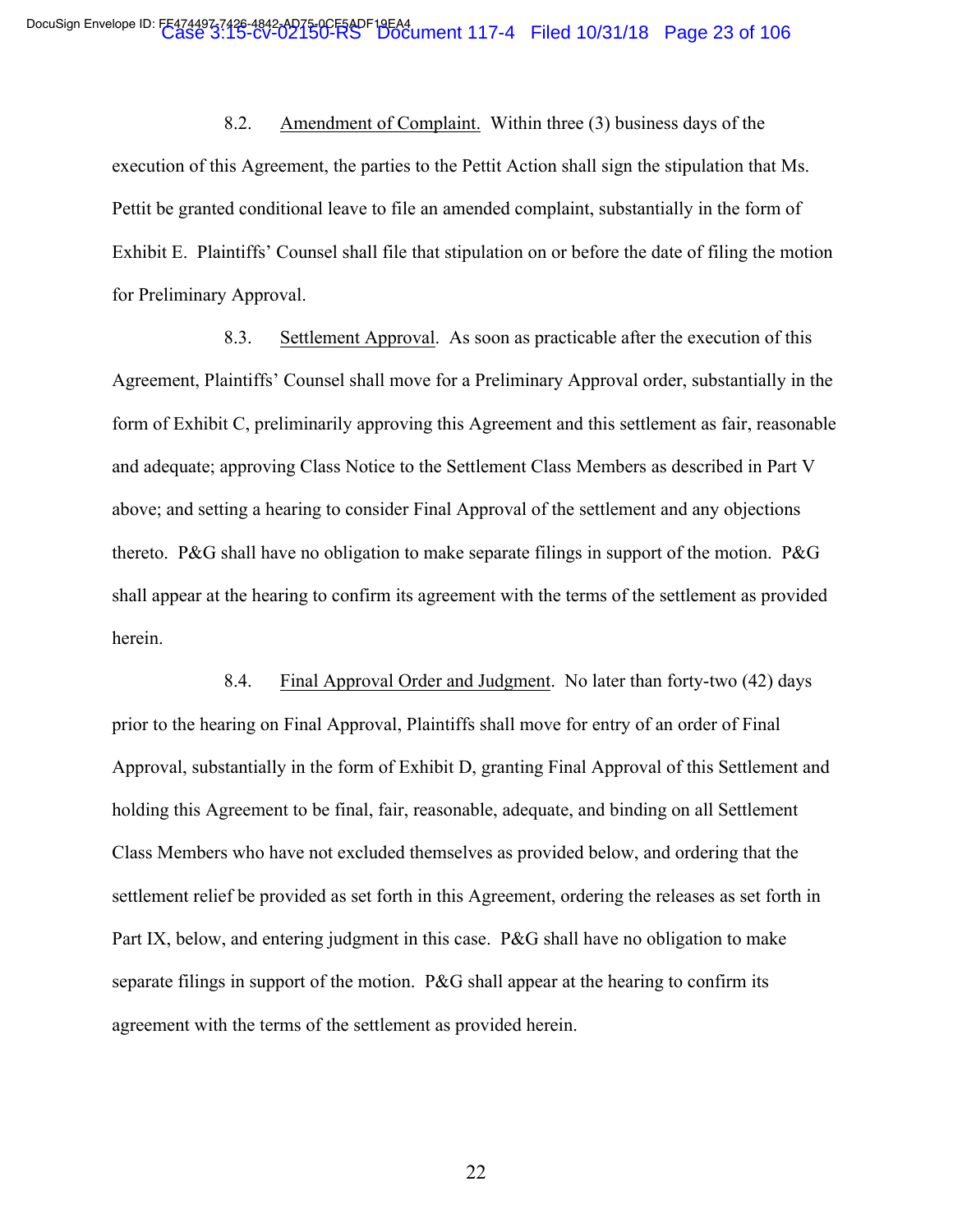8.5. Dismissal of the Ramcharitar Action. Within ten (10) days of the Effective Date, Plaintiffs shall voluntarily dismiss with prejudice the Ramcharitar Action pursuant to Rule 41(a)(1) of the Federal Rules of Civil Procedure.

8.6. Opt-Outs and Objections. The Long Form Notice shall advise prospective Settlement Class Members of their rights to forego the benefits of this Settlement and pursue an individual claim; to object to this Settlement individually or through counsel; and, if they object, to appear at the final approval hearing.

8.7. If any Settlement Class Member wishes to object to the settlement and/or to be heard, the Settlement Class Member must file a written notice of objection by the deadlines established by the Court and, if not filed through the Court's electronic filing (ECF) system, serve the same upon the Claim Administrator or upon each of the Parties. Each such objection must comply with the instructions set forth in the Long Form Notice and must be submitted online or received (not just postmarked) by the Objection Deadline or they shall not be valid. Failure to comply with said instructions shall be grounds for striking an objection.

8.8. If any Settlement Class Member wishes to be excluded from this settlement, the Settlement Class Member may do so by completing the opt-out form at the Settlement Website; downloading and submitting to the Claim Administrator a completed optout form; or submitting a valid request to opt out, as described in the Long Form Notice, to the Claim Administrator. Requests to opt out must be submitted online or received (not just postmarked) by the Opt Out Deadline or they shall not be valid. A Settlement Class Member who elects to opt out of this settlement shall not be permitted to object to this settlement or to intervene.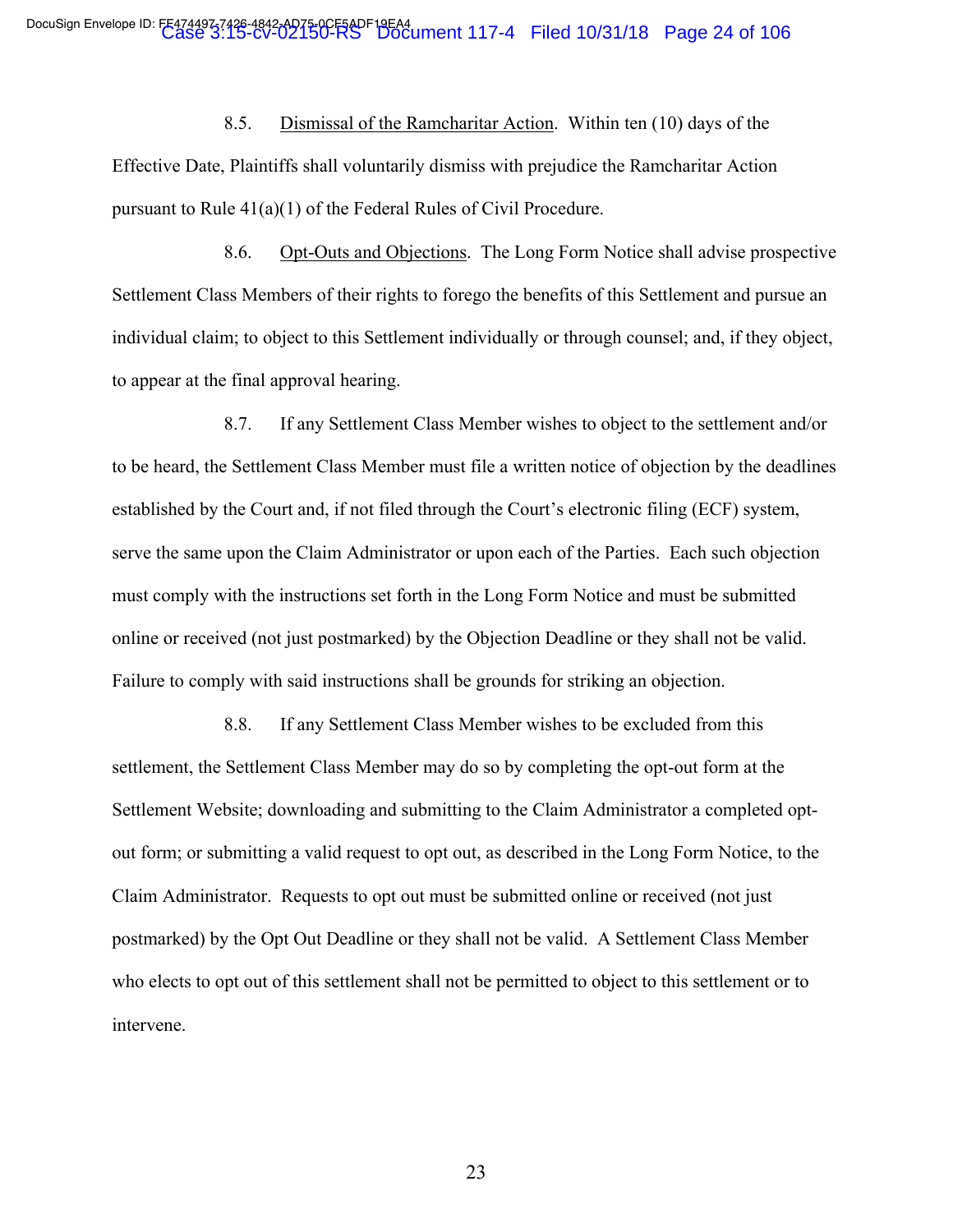8.9. The proposed Preliminary Approval order and Long Form Notice will provide that any Settlement Class Member wishing to object or opt out who fails to properly or timely file or serve any of the requested information and/or documents will be precluded from doing so.

8.10. No later than three (3) days after the Opt Out Deadline, the Claim Administrator shall prepare and deliver to the Parties a list of the names of the Persons who, pursuant to the Long Form Notice, have excluded themselves from the Settlement Class in a valid and timely manner. Plaintiffs' Counsel shall file that list with the Court no later than fourteen (14) days prior to Final Approval.

8.11. P&G shall have the unilateral right to terminate the Agreement in the event that more than 10,000 Persons exclude themselves from the Settlement Class, by providing notice of termination within three (3) days of delivery by the Claim Administrator of the list of persons who made timely requests of exclusion, as set forth in section 8.10.

8.12. If a Settlement Class Member submits both a Claim Form and an opt-out request, the Claim Form shall take precedence and be considered valid and binding, and the optout request shall be deemed to have been sent by mistake and rejected.

8.13. A Settlement Class Member who objects to the settlement may also submit a Claim Form on or before the Claim Filing Deadline, which shall be processed in the same way as all other Claim Forms. A Settlement Class Member shall not be entitled to an extension to the Claim Filing Deadline merely because the Settlement Class Member has also submitted an objection.

8.14. Effective Date. The settlement shall become final and effective upon the occurrence of all of the following ("Effective Date"):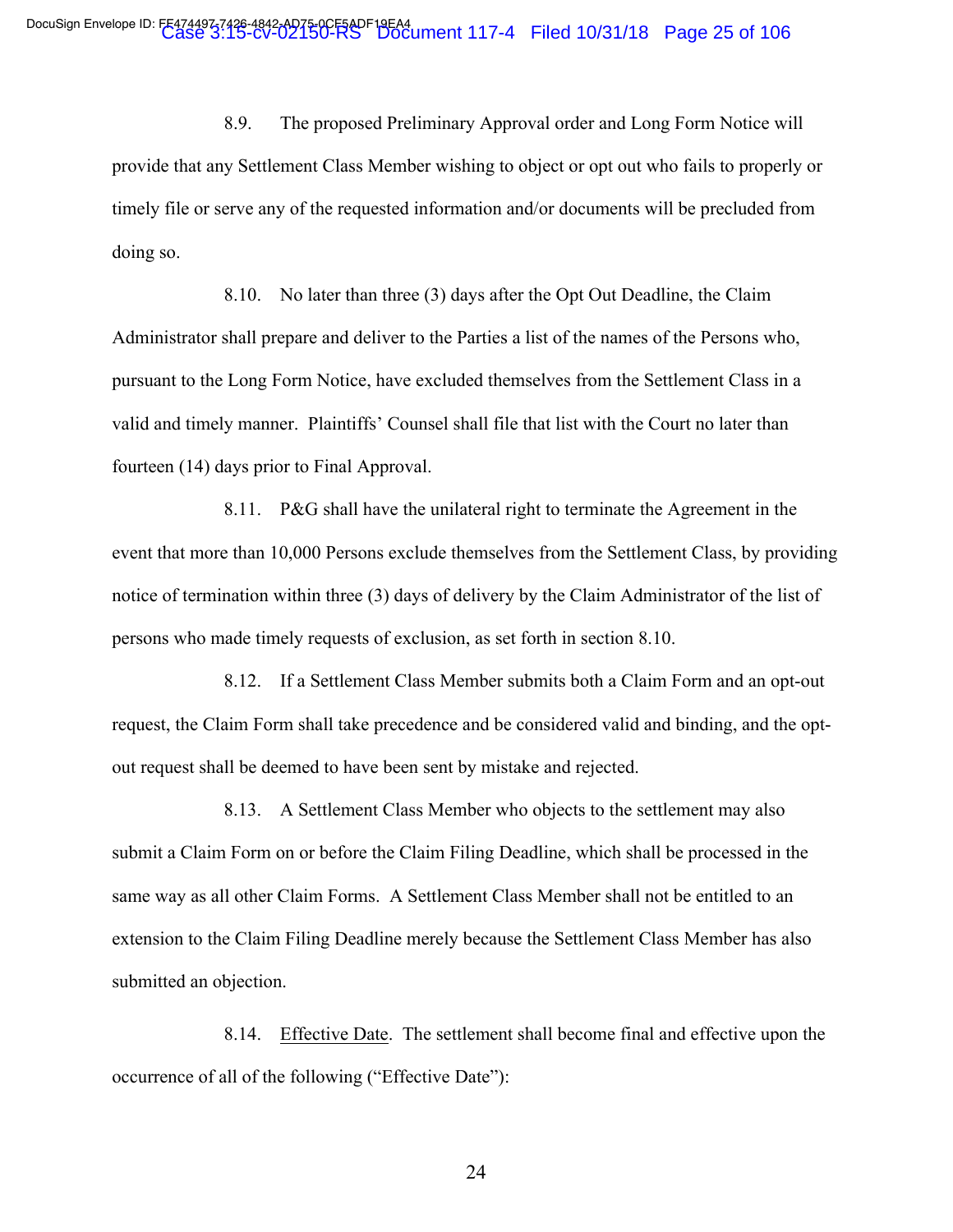(a) The settlement receives Final Approval by the Court as required by Rule 23(e) of the Federal Rules of Civil Procedure;

(b) As provided for in Section 8.4, entry is made of the order and final judgment, with prejudice, with respect to the Released Claims against P&G and the Released Parties; and

(c) If an appeal has been timely filed from a Final Approval, completion of such appeal(s) finally approving the settlement and any proceedings on remand from a decision of an appeals court, provided, however, that a modification or reversal on appeal of the amount of the fees, costs, and expenses awarded by the Court to Plaintiffs' Counsel, or the amount of any Class Representative Payments, shall not prevent this settlement from becoming final and effective if all other aspects of the final judgment have been affirmed. If no appeal is filed from the Court's order finally approving the settlement under Rule 23(e) of the Federal Rules of Civil Procedure, the Effective Date shall be the date on which the time for any such appeals has lapsed.

8.15. Effect if Settlement Not Approved or Agreement is Terminated. This Agreement was entered into only for purposes of settlement. In the event that Preliminary or Final Approval of this settlement and this Agreement does not occur for any reason, or if Final Approval is reversed on appeal, then no term or condition of this Agreement, or any draft thereof, or discussion, negotiation, documentation, or other part or aspect of the Parties' settlement discussions shall have any effect, nor shall any such matter be admissible in evidence for any purpose in the Included Actions, or in any other proceeding; and the Included Actions shall continue as if the settlement had not occurred. Alternatively, in the event that the Court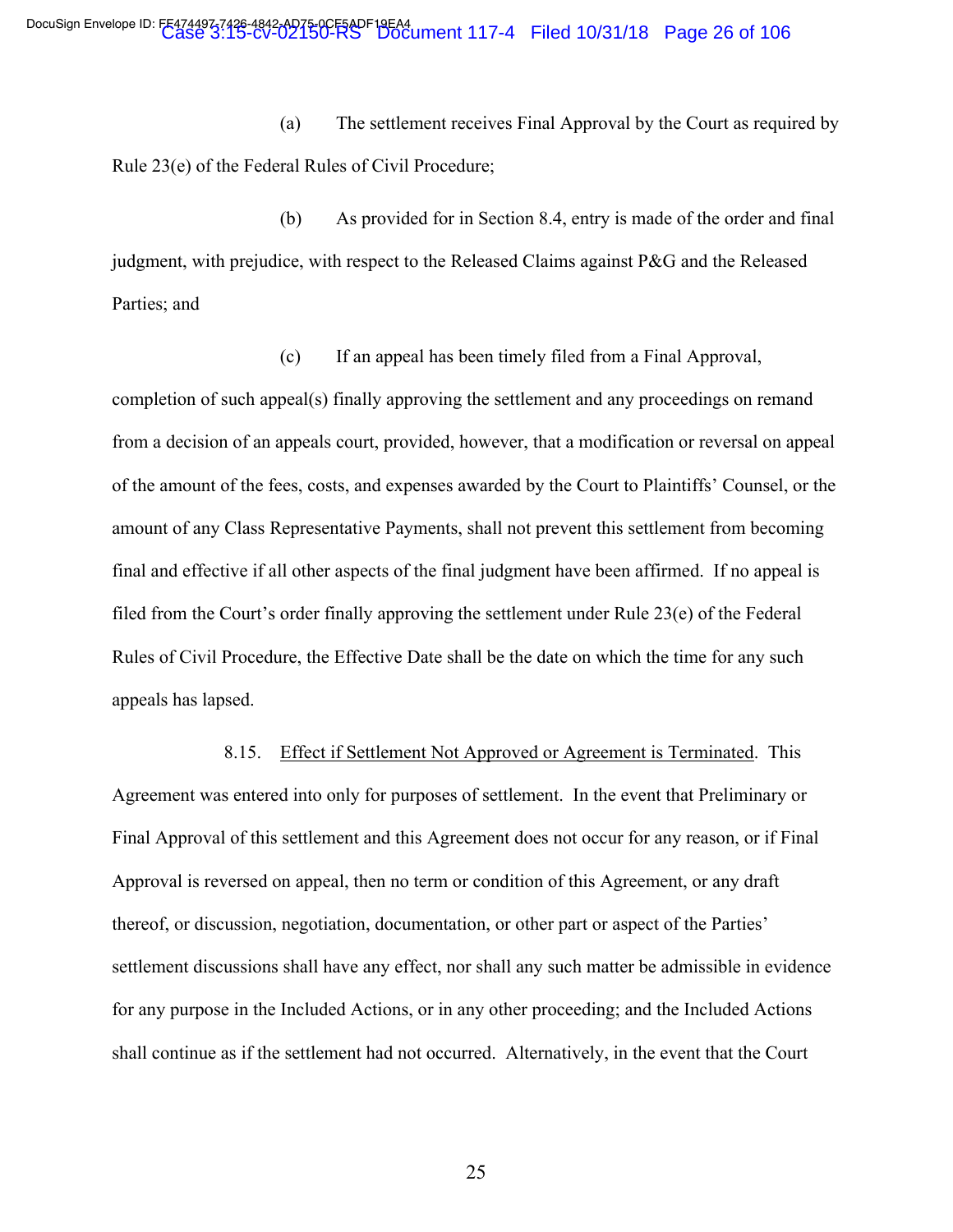declines to enter the Preliminary Approval order or to grant Final Approval (or enters any order that increases the cost or burden of the settlement to P&G beyond what is set forth in this Agreement), the Parties may, but are not required to, modify this Agreement. Such a modification shall be binding only if it is in writing and executed by Plaintiffs' Counsel and P&G's Counsel. The Parties agree that all drafts, discussions, negotiations, documentation or other information prepared in relation to this Agreement, and the Parties' settlement discussions, shall be treated as strictly confidential and may not, absent a court order, be disclosed to any Person other than the Parties' counsel, and only for purposes of the Included Actions.

8.16. Additional Procedures For Members of California Litigation Class. The Long Form Notice shall advise members of the California Litigation Class that, if the settlement is not finally approved, or if the Effective Date does not occur for any other reason, then the Pettit Action will continue on behalf of the California Litigation Class. Members of the California Litigation Class who do not wish to be bound by a judgment in favor of or against the California Litigation Class must exclude themselves from the California Litigation Class. The Parties shall request that, in the order of Preliminary Approval, the Court order that the process and time limits for members of the California Litigation Class to exclude themselves are identical to those set forth with regard to the Settlement Class, except as follows. If the settlement is not finally approved or the Effective Date does not occur, members of the California Litigation Class who submitted timely objections to the settlement or timely claims under the settlement (whether or not such claims are deemed Valid Claims) shall have an additional forty-five (45) days from the date they are provided notice of the termination to exclude themselves from the California Litigation Class, and members of the California Litigation Class who submitted timely requests to exclude themselves from the settlement shall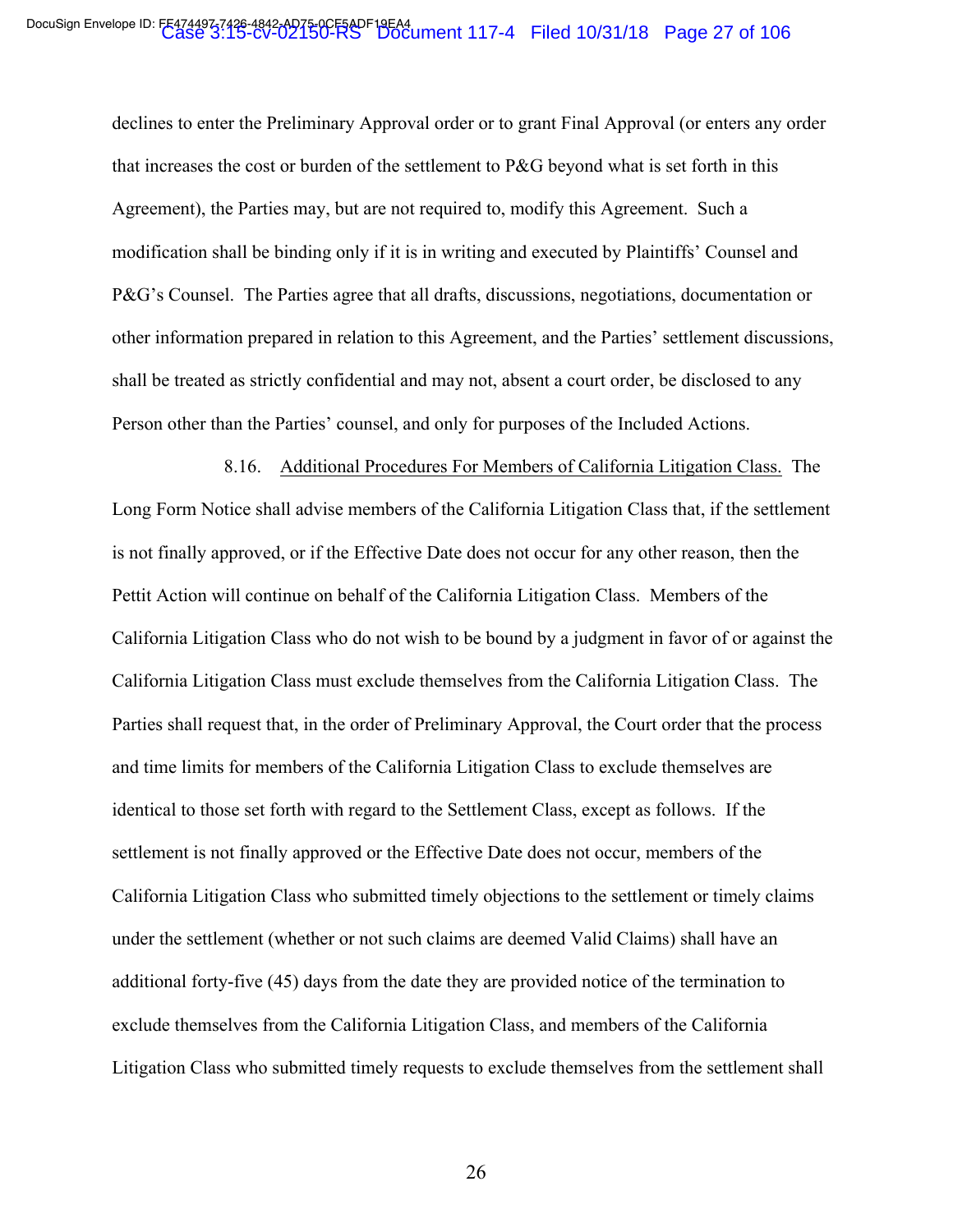have an additional forty-five (45) days from the date they are provided notice of the termination to revoke their requests for exclusion and to rejoin the California Litigation Class. To effectuate this right, in the event of termination, notice shall be provided by email to all members of the California Litigation Class who submitted timely objections to the settlement or timely claims under the settlement (whether or not such claims are deemed Valid Claims) and who provided an email address in connection with their objections or claims, informing such Persons of an additional period to exclude themselves from the California Litigation Class and linking to an exclusion form on the Settlement Website. In addition, in the event that termination occurs, notice shall be provided by email to all members of the California Litigation Class who submitted a timely request to exclude themselves from the Settlement Class and who provided an email address in connection with their request for exclusion, informing such persons of an additional period to revoke their request for exclusion and to rejoin the California Litigation Class for purposes of the continued litigation. Within ten (10) days of any event causing termination, the Parties shall meet and confer in good faith regarding the content of such notice and to obtain Court approval for distribution of the notice, and shall agree to an appropriate schedule to afford members of the California Litigation Class forty-five (45) days to respond to it; provided, however, that in the event of termination, P&G does not agree to bear any expenses relating to the costs of providing the post-termination notice to, and administration of posttermination exclusion requests (and revocation of exclusion requests) for, the California Litigation Class, as described in this Section 8.16. Members of the California Litigation Class who did not file an objection by the Objection Deadline or a claim by the Claim Filing Deadline shall have no further right to exclude themselves from the California Litigation Class, even if the Settlement is not approved or the Effective Date does not occur.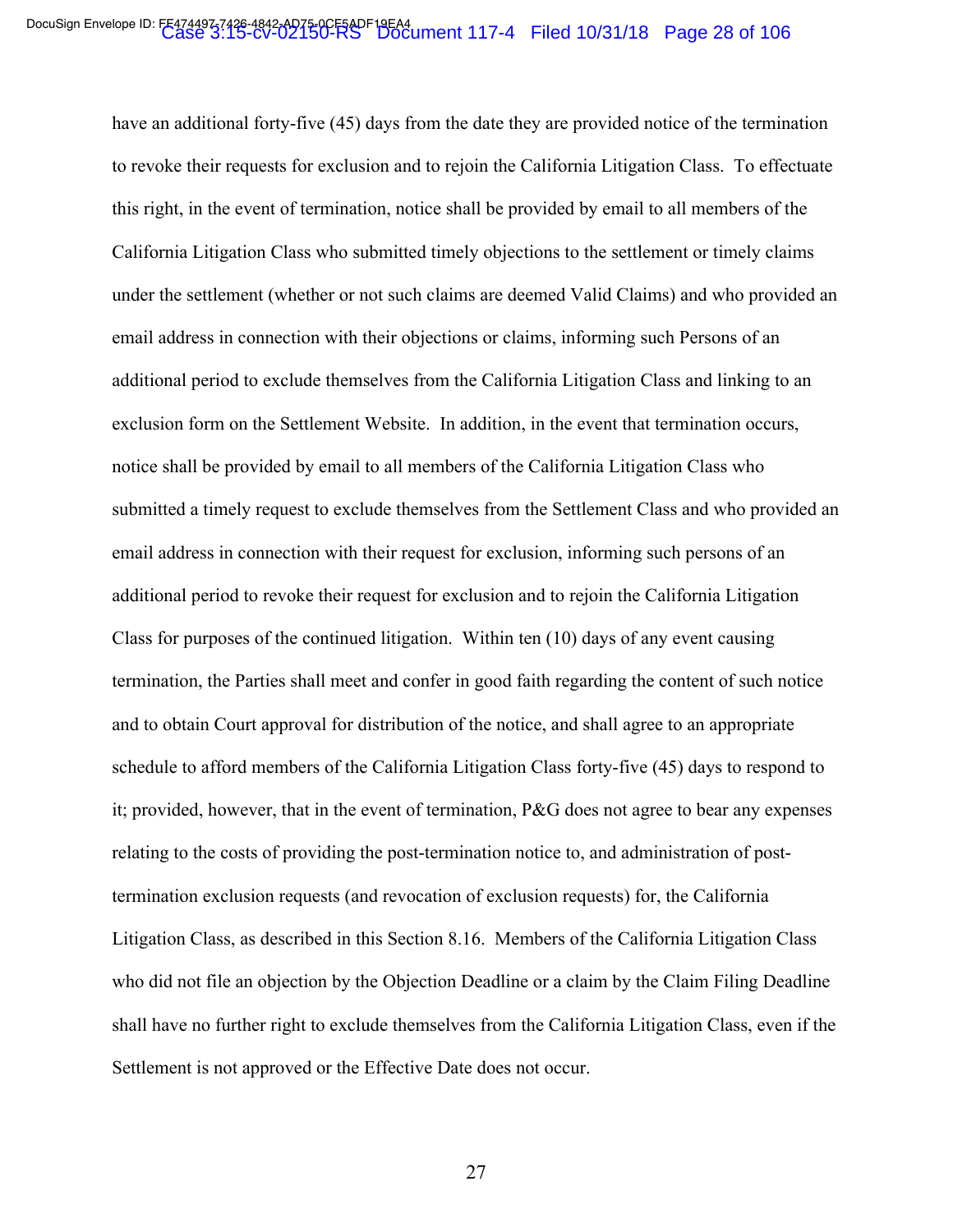### **IX. RELEASES**

9.1. Plaintiffs' Release of the Released Parties. Upon Final Approval,

Plaintiffs and their agents, assigns, attorneys, and members of their families on the one hand, and the Released Parties on the other hand, shall mutually release and forever discharge each other from and shall be forever barred from instituting, maintaining, or prosecuting:

(a) any and all claims, suits, debts, liens, demands, rights, actions, causes of action, obligations, controversies, damages, costs, expenses, attorneys' fees, or liabilities of any nature whatsoever, whether legal or equitable or otherwise, known or unknown, that actually were, or could have been, asserted in the Included Actions, based upon any violation of any state or federal statutory or common law or regulation, and any claim arising directly or indirectly out of, or in any way relating to, the claims that actually were, or could have been, asserted in the Included Actions, that Plaintiffs, on the one hand, and P&G, on the other hand, have had in the past, or now have, related in any manner to the Released Parties' products, services or business affairs;

(b) any and all other claims, suits, debts, liens, demands, rights, actions, causes of action, obligations, controversies, damages, costs, expenses, attorneys' fees, or liabilities of any nature whatsoever, whether legal or equitable or otherwise, known or unknown, that Plaintiffs, on the one hand, and P&G, on the other hand, have had in the past or now have, related in any manner to any and all Released Parties' products, services or business affairs, or otherwise. Plaintiffs and P&G expressly understand and acknowledge that it is possible that unknown losses or claims exist or that present losses may have been underestimated in amount or severity. Plaintiffs and P&G explicitly took that into account in entering into this Agreement,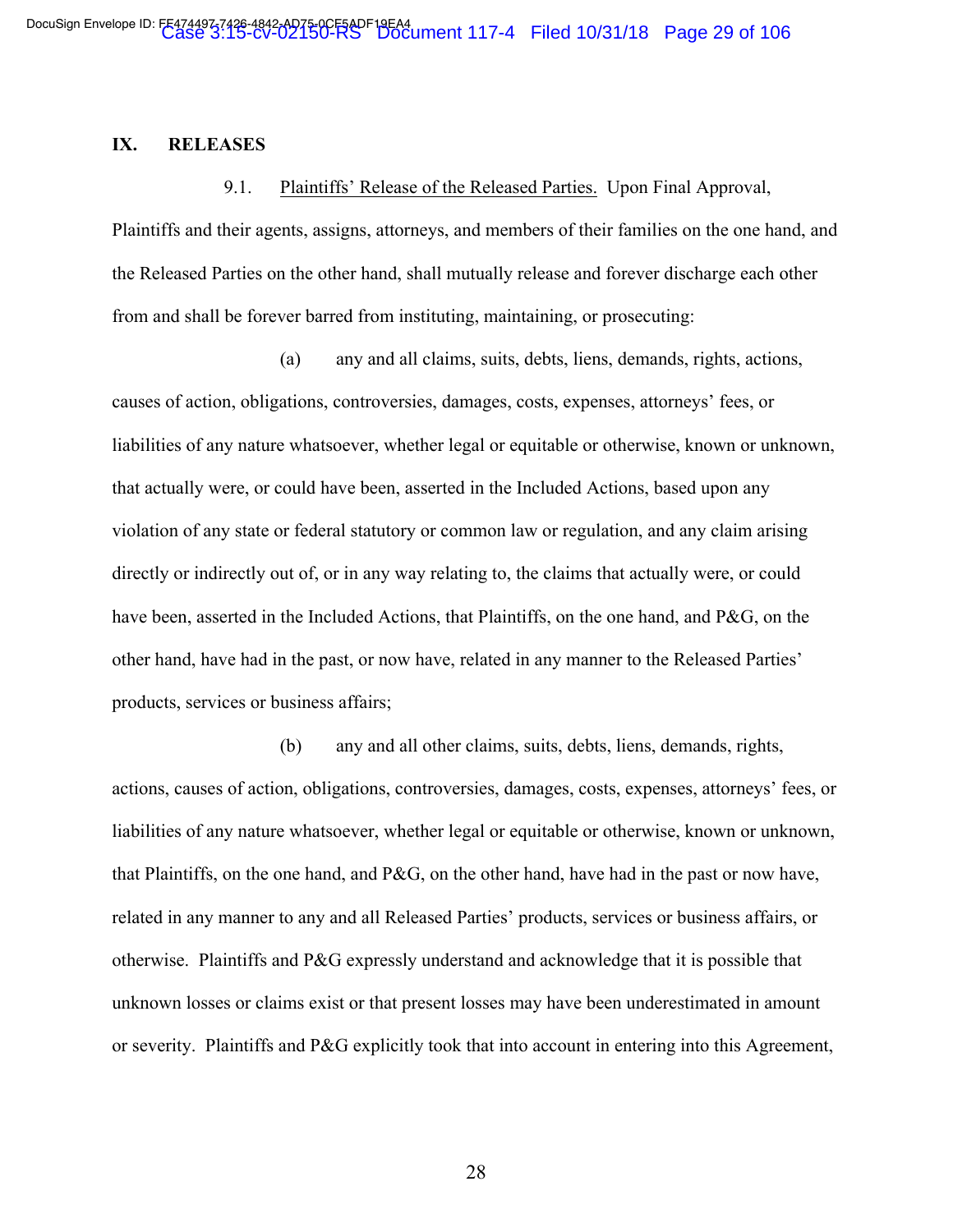and a portion of the consideration and the mutual covenants contained herein, having been bargained for between Plaintiffs and P&G with the knowledge of the possibility of such unknown claims, were given in exchange for a full accord, satisfaction, and discharge of all such claims. Consequently, Plaintiffs and P&G expressly waive all provisions, rights and benefits of California Civil Code section 1542 (and equivalent, comparable, or analogous provisions of the laws of the United States or any state or territory thereof, or of the common law). **Section 1542 provides:**

**"A general release does not extend to claims which the creditor does not know or suspect to exist in his or her favor at the time of executing the release, which if known by him or her must have materially affected his or her settlement with the debtor."**

(c) Each and every term of this Section shall be binding upon, and inure to the benefit of Plaintiff and the Released Parties, and any of their successors and personal representatives, which Persons and entities are intended to be beneficiaries of this section.

9.2. Settlement Class Members' Release of the Released Parties.

(a) Upon Final Approval, Settlement Class Members (except any such Person who has filed a proper and timely request for exclusion from the Settlement Class) shall release and forever discharge the Released Parties from any and all claims, suits, debts, liens, demands, rights, actions, causes of action, obligations, controversies, damages, costs, expenses, attorneys' fees, or liabilities of any nature whatsoever, known or unknown, whether arising under any international, federal, state or local statute, ordinance, common law, regulation, principle of equity or otherwise, that were, or could have been, asserted in the Included Actions regarding (i) the flushability or (ii) the safety for sewer and septic of the Product and statements concerning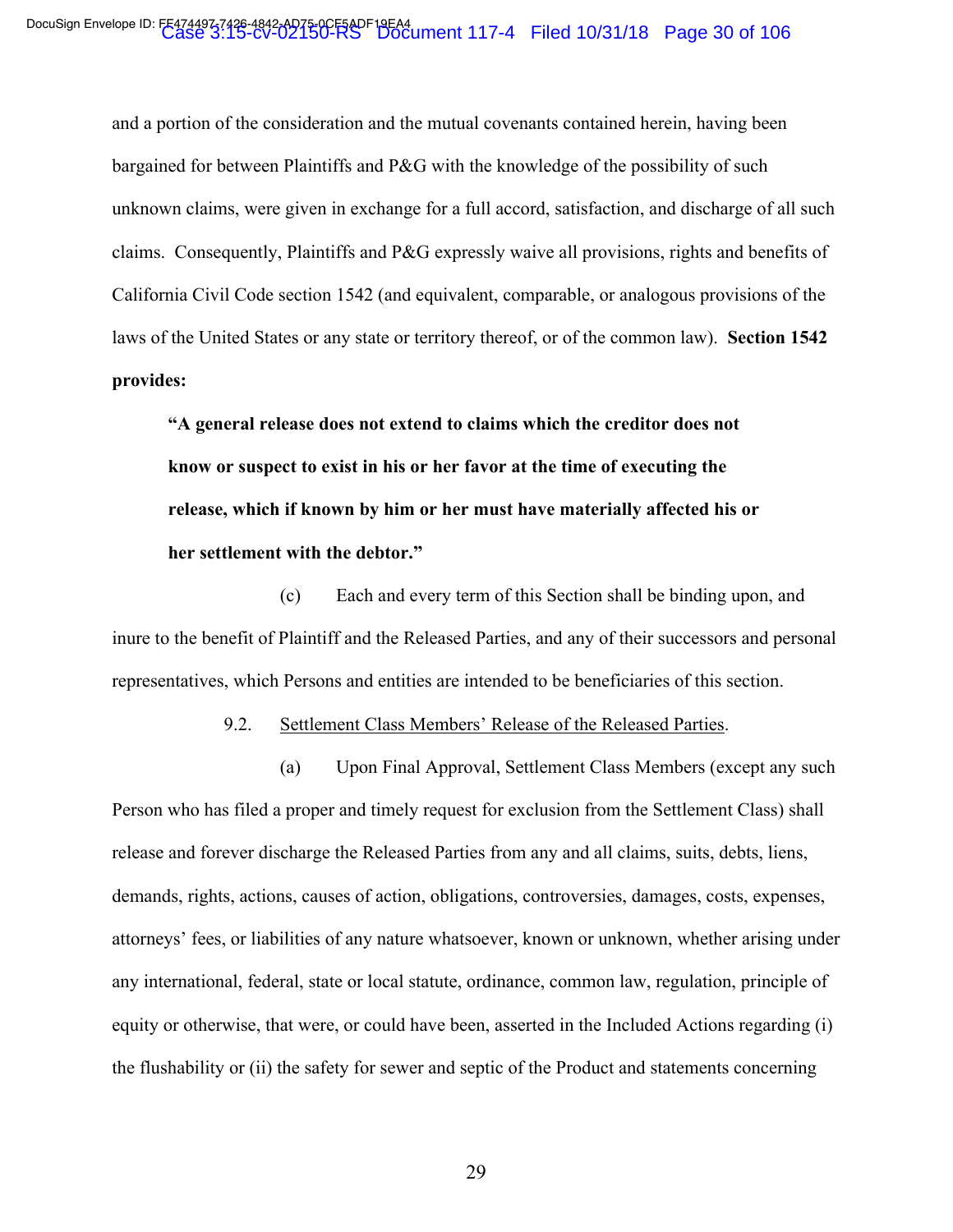the Product's (i) flushability or (ii) safety for sewer and septic, except that there shall be no release of claims for personal injury or property damage allegedly caused by use of the Product, nor any release of claims for purchases made in New York.

(b) With respect to the released claims set forth in Section 9.2(a), each Settlement Class Member shall be deemed to have waived and relinquished, to the fullest extent permitted by law, the provisions, rights and benefits of California Civil Code section 1542 (and equivalent, comparable, or analogous provisions of the laws of the United States or any state or territory thereof, or of the common law). **Section 1542 provides:**

**"A general release does not extend to claims which the creditor does not know or suspect to exist in his or her favor at the time of executing the release, which if known by him or her must have materially affected his or her settlement with the debtor."**

(c) Each and every term of this section shall be binding upon the Settlement Class Members and any of their successors and personal representatives, and inure to the benefit of the Released Parties, and any of their successors and personal representatives, which Persons and entities are intended to be beneficiaries of this Section.

(d) The Parties shall be deemed to have agreed that the release set forth herein will be and may be raised as a complete defense to and will preclude any action or proceeding based on the Released Claims.

(e) Nothing in this Section 9.2 shall operate to bar or release any claim for personal injury or property damage (for example, costs of plumbing repairs) arising out of the use of the Product, nor shall anything in this Section 9.2 operate to bar any defense, cross-claim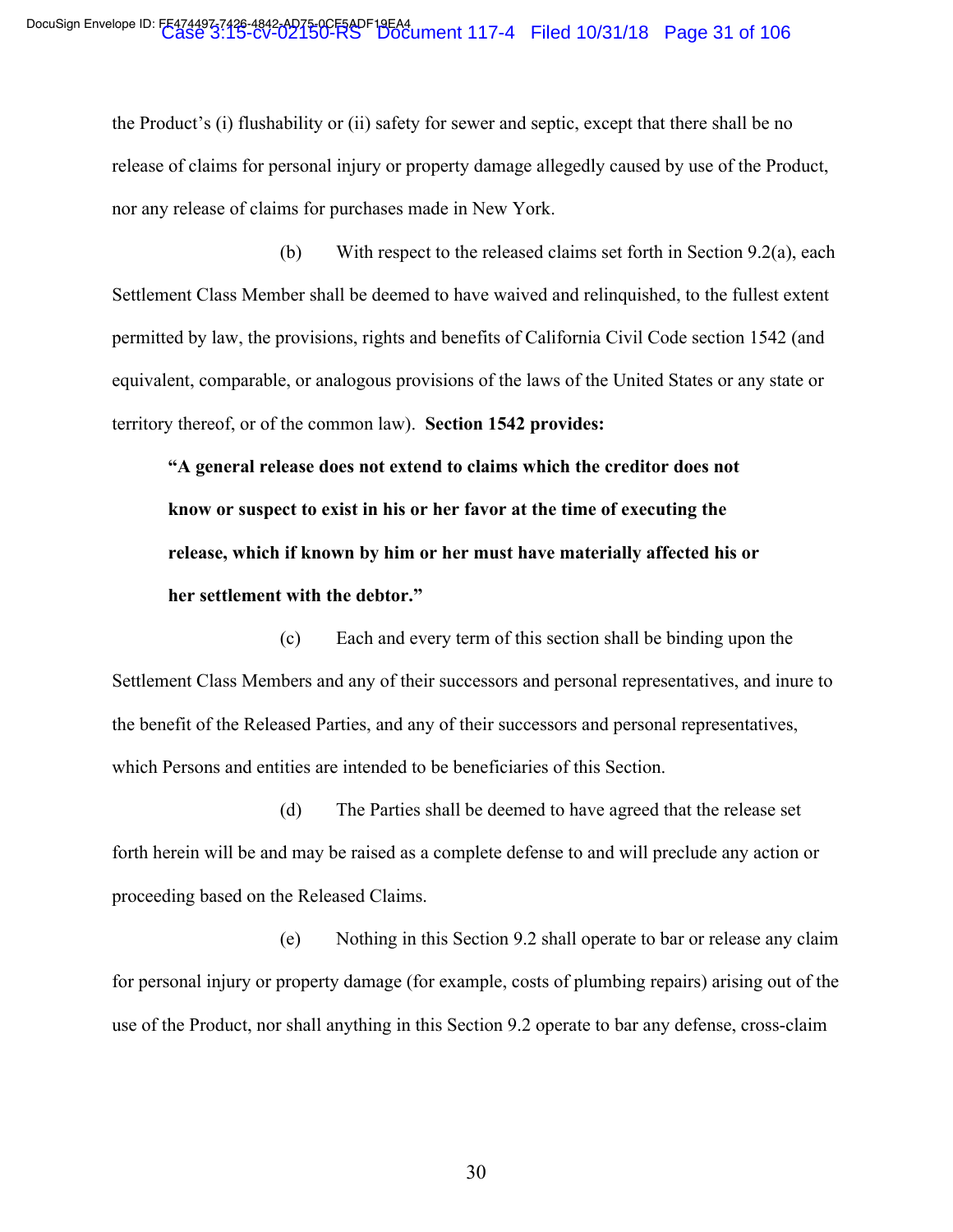or counter-claim in any action initiated by any of the Released Parties against any Settlement Class Member.

9.3. Satisfaction of Obligations. Plaintiffs, on behalf of themselves and all Settlement Class Members, agree that the consideration provided under this Agreement, including the Injunctive Relief set forth in Part III of the Agreement, satisfies and resolves all allegations in the Included Actions relating to deceptive labeling and advertising of the Product during the Class Period as "flushable," "safe for sewer and septic systems," and "septic safe."

9.4. Effectuation of Settlement. None of the above releases include releases of causes of action to enforce the terms of the Settlement.

9.5. No Admission of Liability. This Agreement reflects, among other things, the compromise and settlement of disputed claims among the Parties hereto, and neither this Agreement nor the releases given herein, nor any consideration therefor, nor any actions taken to carry out this Agreement are intended to be, nor may they be deemed or construed to be, an admission or concession of liability, or the validity of any claim, or defense, or of any point of fact or law (including but not limited to matters respecting class certification) on the part of any Party. P&G expressly denies the allegations of the complaints in the Included Actions. Neither this Agreement, nor the fact of settlement, nor the settlement proceedings, nor settlement negotiations, nor any related document, shall be used as an admission of any fault or omission by the Released Parties, or be offered or received in evidence as an admission, concession, presumption, or inference of any wrongdoing by the Released Parties in any proceeding, other than such proceedings as may be necessary to consummate, interpret, or enforce this Agreement.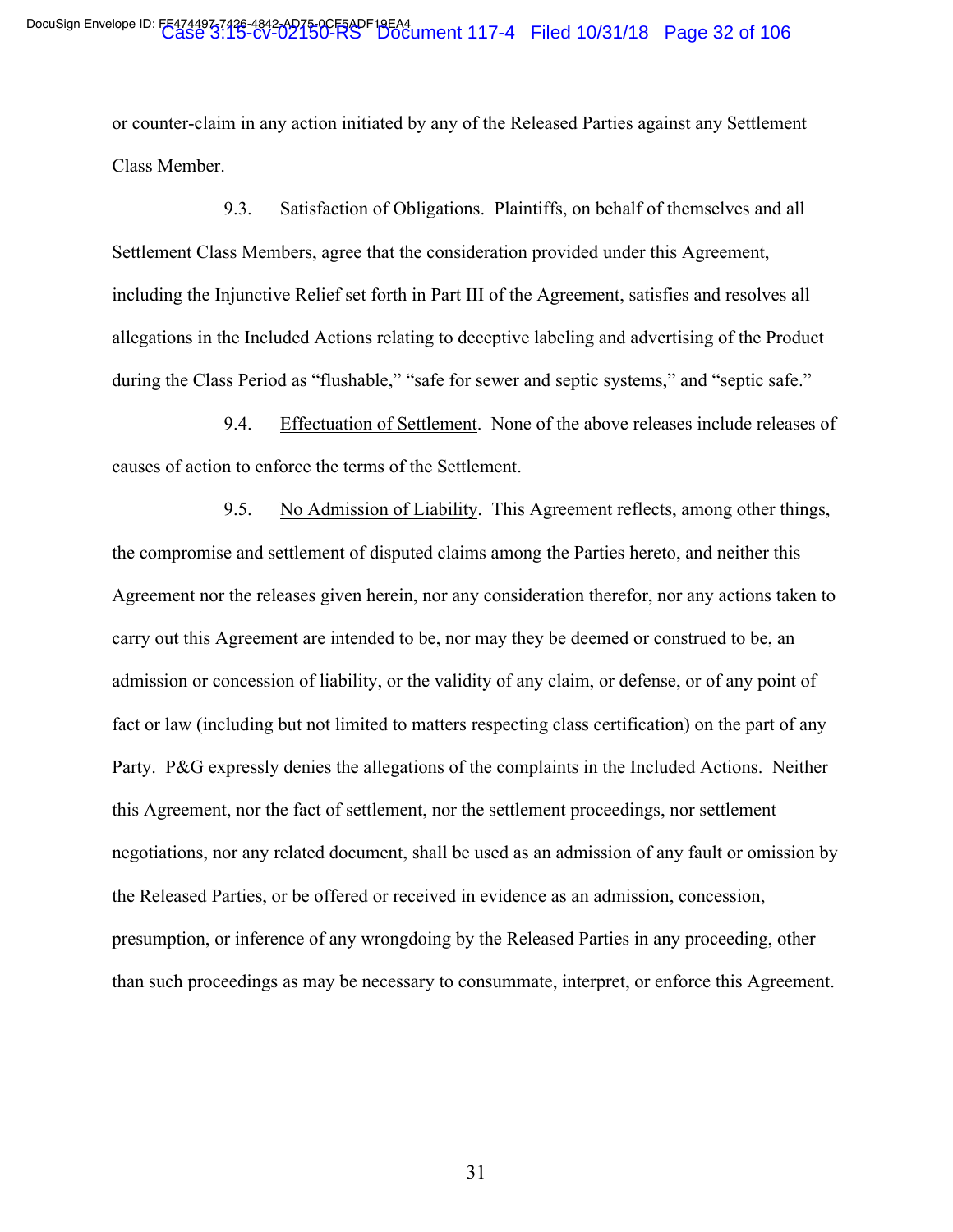### **X. ADDITIONAL PROVISIONS**

10.1. Best Efforts. Subject to the limitations expressed herein, Plaintiffs' Counsel and P&G's Counsel shall use their best efforts to cause the Court to give Preliminary Approval to this Agreement and settlement as promptly as practicable, to take all steps contemplated by this Agreement to effectuate the settlement on the stated terms and conditions, and to obtain Final Approval of this Agreement.

10.2. Changes of Time Periods; Termination Rights. The time periods and/or dates described in this Agreement with respect to the giving of notices and hearings are subject to approval and change by the Court or by the written agreement of Plaintiffs' Counsel and P&G's Counsel, without notice to Settlement Class Members except that the Claim Administrator shall ensure that such dates are posted on the Settlement Website. All other terms and limitations set forth in this Agreement and in the documents referred to or incorporated herein (including but not limited to the notice and notice plan, the preliminary approval order, the final approval order, and the claim form) shall be deemed material to the Parties' agreement, and in the event any such other term is altered or amended by the Court, or any other court, any Party whose rights or obligations are affected by the alteration or amendment may terminate this Agreement upon written notice provided within ten (10) business days of the Court's order or five (5) business days of receipt of actual notice of the Court's order, whichever is later. In the event the Parties wish to negotiate a possible amendment to this Agreement in lieu of termination, the time period for such notice of termination may be extended pursuant to written consent of all the Parties.

10.3. Time for Compliance. If the date for performance of any act required by or under this Agreement falls on a Saturday, Sunday or court holiday, that act may be performed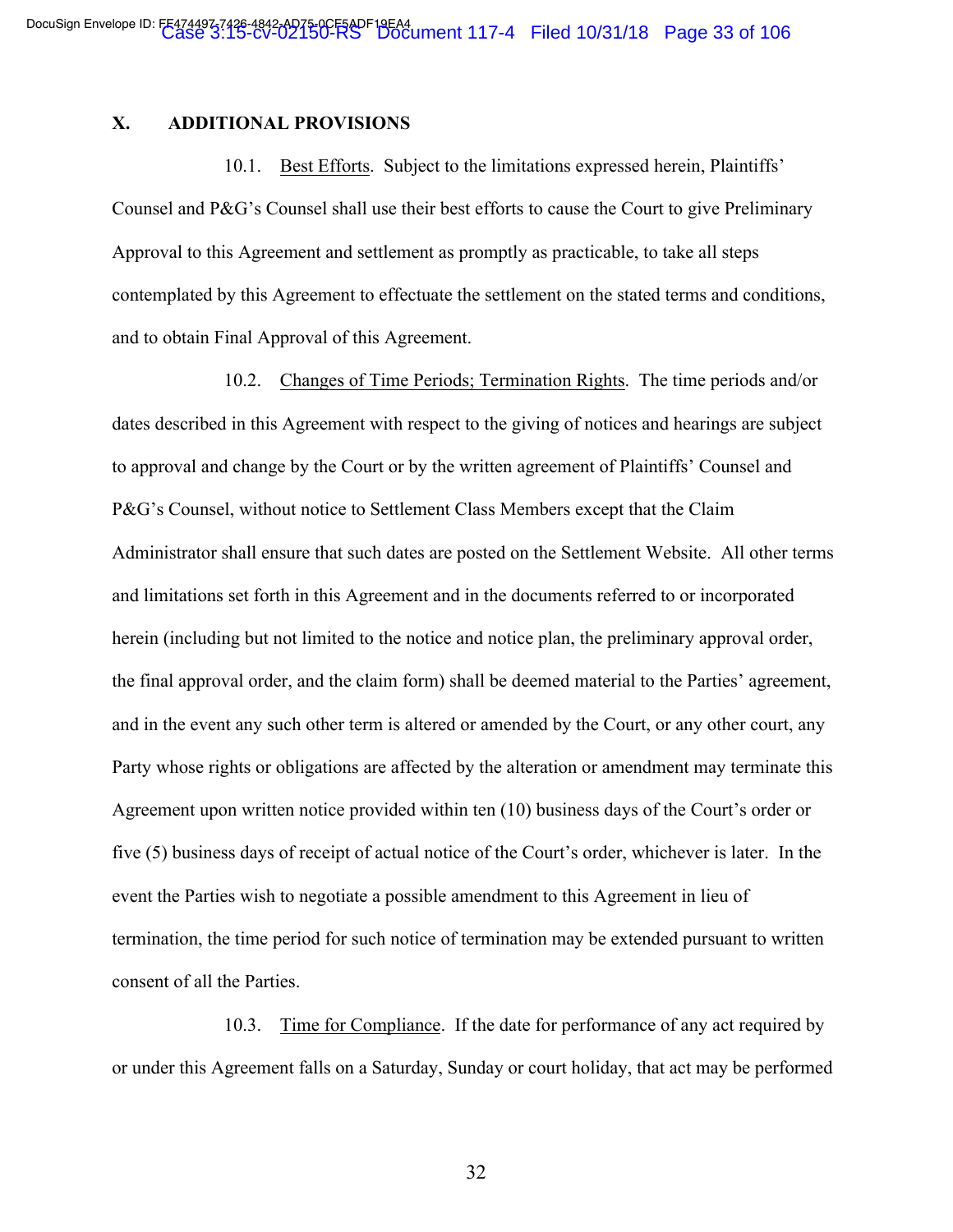on the next business day with the same effect as if it had been performed on the day or within the period of time specified by or under this Agreement.

10.4. Governing Law. This Agreement is intended to and shall be governed by the laws of the State of California, without regard to conflicts of law principles.

10.5. Entire Agreement. The terms and conditions set forth in this Agreement constitute the complete and exclusive statement of the agreement between the Parties hereto relating to the subject matter of this Agreement, superseding all previous negotiations and understandings, and may not be contradicted by evidence of any prior or contemporaneous agreement. The Parties further intend that this Agreement constitutes the complete and exclusive statement of its terms as between the Parties hereto, and that no extrinsic evidence whatsoever may be introduced in any agency or judicial proceeding, if any, involving this Agreement. Any amendment or modification of the Agreement must be in writing signed by each of the Parties and their counsel.

10.6. Advice of Counsel. The determination of the terms of, and the drafting of, this Agreement have been by mutual agreement after negotiation, with consideration by and participation of all Parties hereto and their counsel. The presumption found in California Civil Code section 1654 that uncertainties in a contract are interpreted against the party causing an uncertainty to exist is hereby waived by all Parties.

10.7. Binding Agreement. This Agreement shall be binding upon and inure to the benefit of the respective heirs, successors and assigns of the Parties hereto.

10.8. No Waiver. The waiver by any Party of any provision or breach of this Agreement shall not be deemed a waiver of any other provision or breach of this Agreement.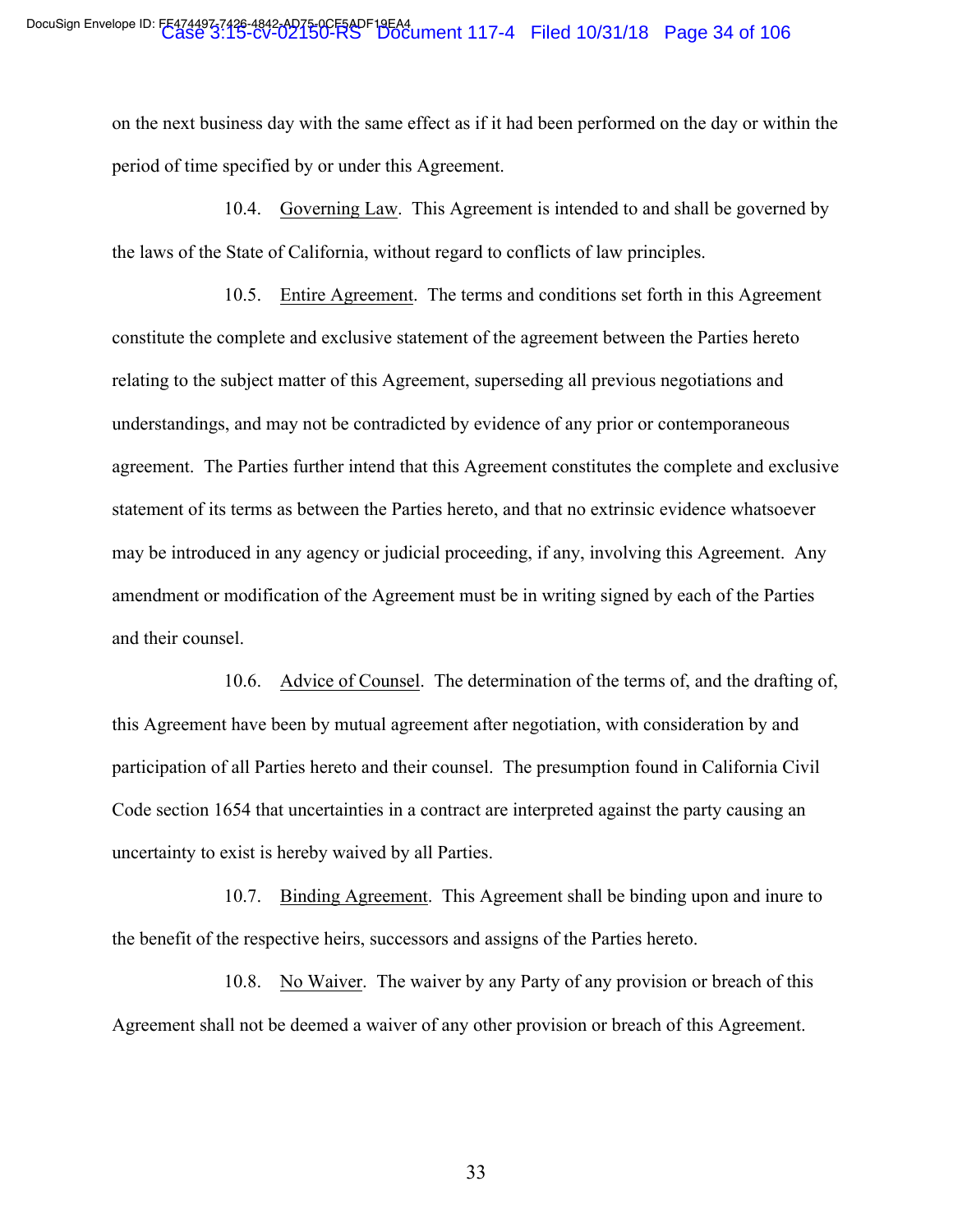10.9. Execution in Counterparts. This Agreement shall become effective upon its execution by all of the undersigned. The Parties may execute this Agreement in counterparts and/or by fax or electronic mail, and execution of counterparts shall have the same force and effect as if all Parties had signed the same instrument.

10.10. Captions. Captions and section numbers herein are inserted merely for the reader's convenience, and in no way define, limit, construe, or otherwise describe the scope or intent of the provisions of this Agreement.

10.11. Extensions of Time. The Parties reserve the right, by agreement and subject to the Court's approval, to grant any reasonable extension of time that might be needed to carry out any of the provisions of this Agreement.

10.12. Enforcement of this Agreement. The Court shall retain jurisdiction to enforce, interpret, and implement this Agreement.

10.13. Plaintiffs to be Included in Settlement Class. Plaintiffs hereby agree not to request to opt out or otherwise be excluded from the Settlement Class. Any such request shall be void and of no force or effect.

10.14. Notices. All notices to the Parties or counsel required by this Agreement, shall be made in writing and communicated by mail and fax or email to the following addresses:

If to Plaintiffs or Plaintiffs' Counsel:

Adam Gutride, Esq. Seth Safier, Esq. Gutride Safier LLP 100 Pine Street, Suite 1250 San Francisco, CA 94111 Telephone: (415) 639-9090 Fax: (415) 449-6469 Email: adam@gutridesafier.com and seth@gutridesafier.com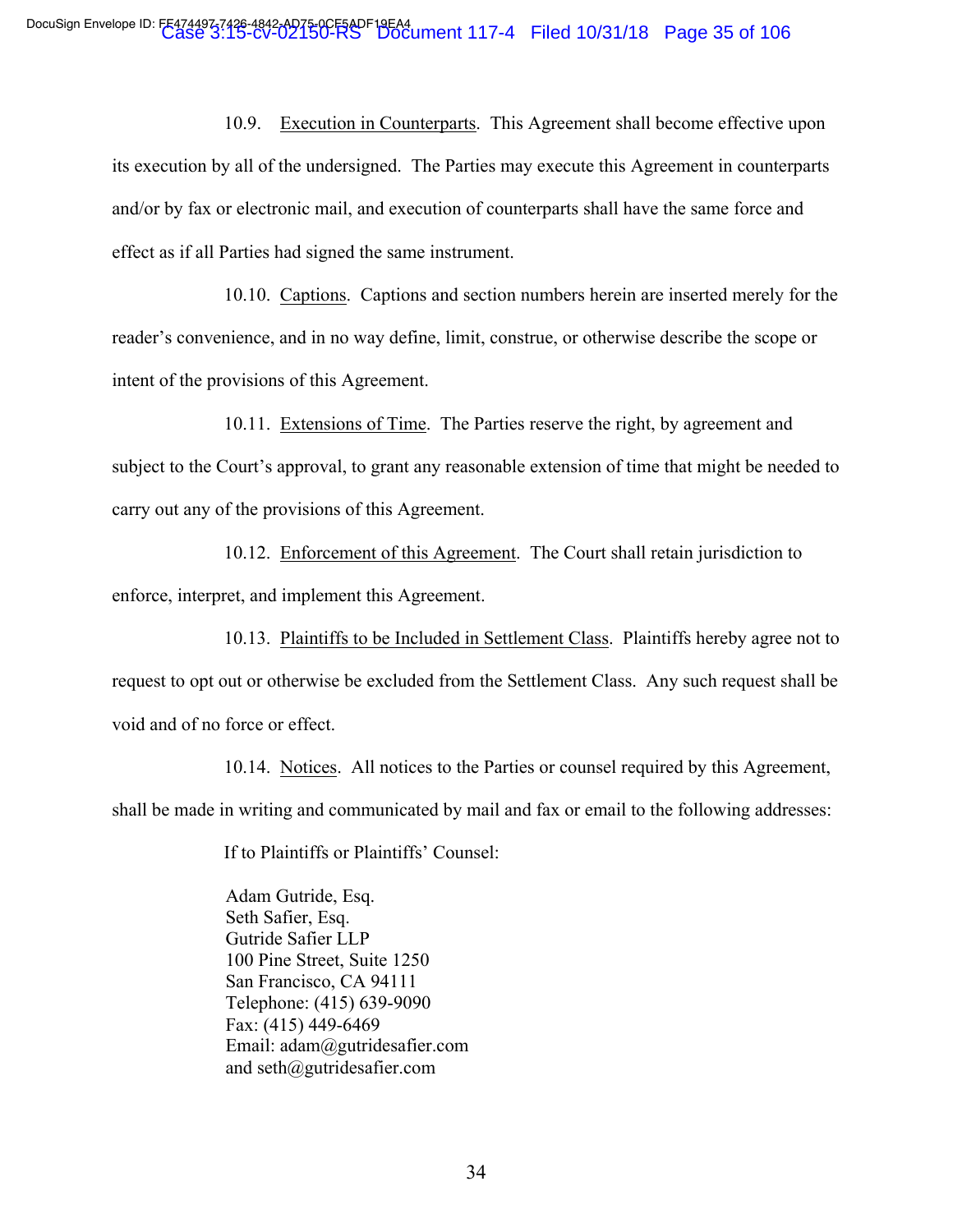#### and

Hassan A. Zavareei, Esq. Kristen Law Sagafi, Esq. Tycko & Zavareei LLP 1828 L Street, N.W., Suite 1000 Washington, DC 20036 Telephone: (202) 973-0900 Fax: (202) 973-0950 Email: hzavareei@tzlegal.com and ksagafi@tzlegal.com

and

Stuart E. Scott, Esq. Spanenberg Shibley and Liber LLP 1001 Lakeside Avenue East, Suite 1700 Cleveland, OH 44122 Telephone: (216) 696-3232 Fax: (216) 696-3924 Email: sscott@spanglaw.com

If to P&G's Counsel:

Emily Johnson Henn, Esq. Cortlin Lannin, Esq. Covington & Burling LLP 3000 El Camino Real 5 Palo Alto Square Palo Alto, CA 94306-2112 Telephone: (650) 632-4715 Fax: (650) 632-4815 Email: ehenn@cov.com and clannin@cov.com

10.15. Publicity. To the extent Plaintiffs, Plaintiffs' Counsel, P&G, or P&G's

Counsel make any public statements regarding the settlement of this litigation, any such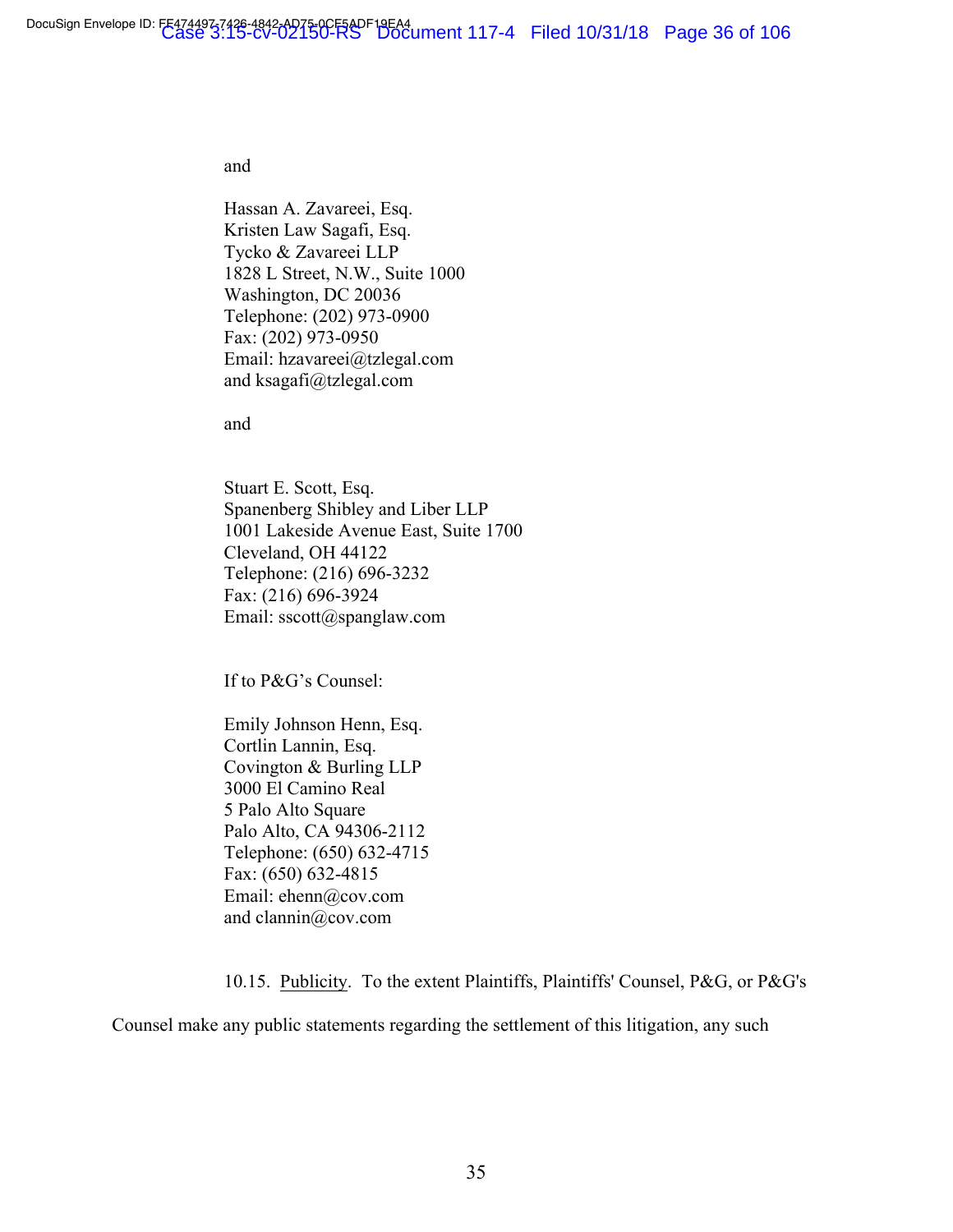statements shall be consistent with the Court-approved documents that comprise this Settlement Agreement or otherwise agreed on by the Parties in writing in advance.

IN WITNESS HEREOF the undersigned, being duly authorized, have caused this Agreement to be executed on the dates shown below and agree that it shall take effect on the last date it is executed by all of the undersigned.

# **APPROVED AS TO FORM:**

DATED: October  $^{22}$  2018 GUTRIDE SAFIER LLP

 $(X_1, Y_2)$ Adam Gutride, Esq. Seth Safier, Esq. Marie Ann McCrary, Esq. Kristen G. Simplicio

Attorneys for Plaintiffs

DATED: October  $^{22}$ , 2018

TYCKO AND ZAVAREEI LLP

DocuSigned by:  $\sum_{i=1}^{n}$ 

Hassan A. Zavareei, Esq. Kristen Law Sagafi, Esq. Attorneys for Plaintiffs

DATED: October \_\_, 2018 SPANGENBERG, SHIBLEY & LIBER, LLP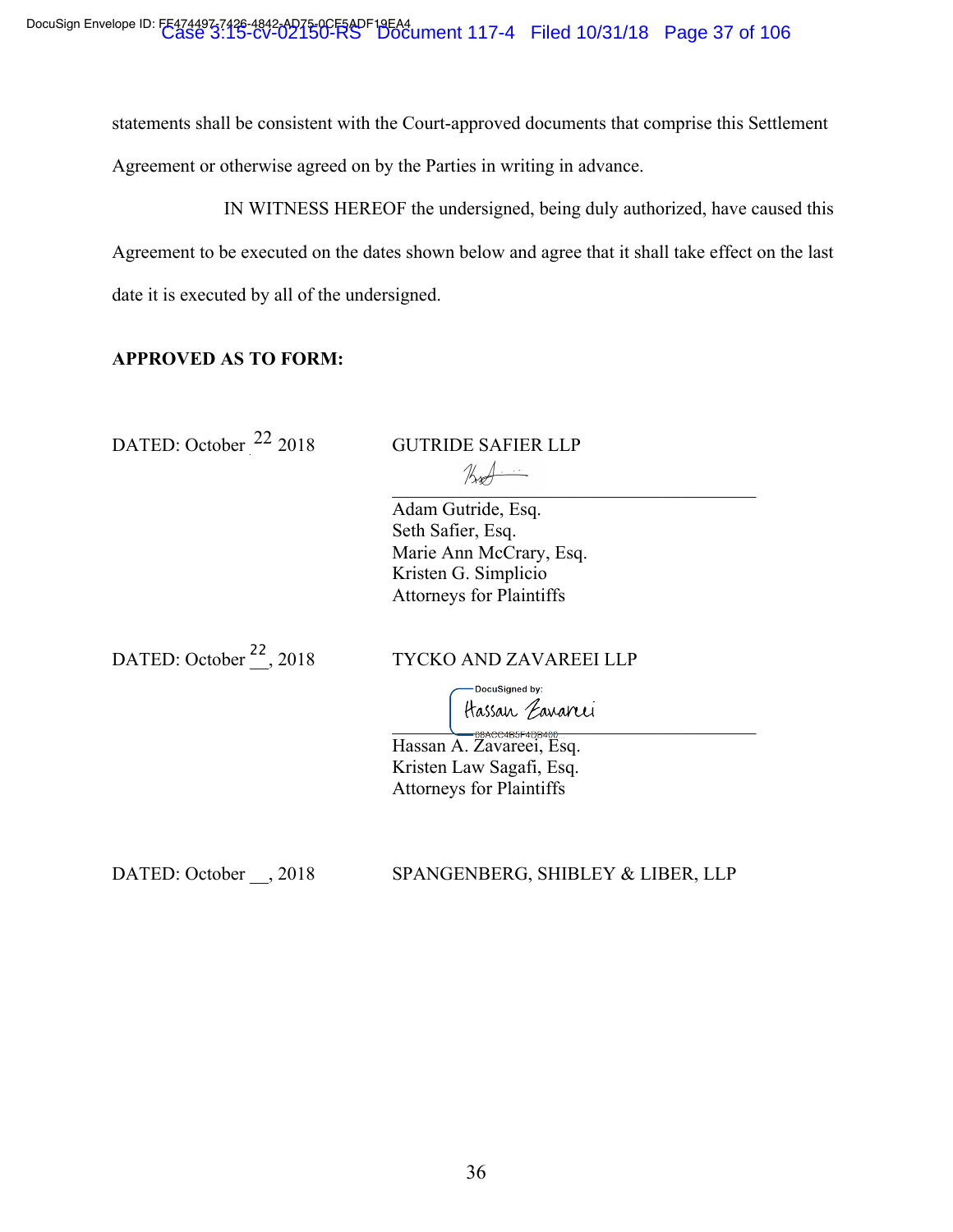DocuSign Envelope ID: FE474497-7426-4842-AD75-0CF6ADF19EA4<br>Case 3:15-cV-Document 117-4 Filed 10/31/18 Page 38 of 106

DocuSigned by: Stuart Scott Stuart E. Scott, Esq. Attorneys for Plaintiffs

DATED: October \_\_, 2018 COVINGTON & BURLING LLP

 $\mathcal{L}_\text{max}$  and  $\mathcal{L}_\text{max}$  and  $\mathcal{L}_\text{max}$  and  $\mathcal{L}_\text{max}$ Emily Johnson Henn, Esq. Cortlin H. Lannin, Esq. Attorneys for P&G

# **APPROVED AND AGREED:**

DATED: October \_\_, 2018 JAMIE PETTIT - mie Veart 7777A792B6D6466...  $\mathcal{L}_\text{max}$ 

Jamie Pettit

DATED: October \_\_, 2018 KARLA RAMCHARITAR

 $\mathcal{L}_\text{max}$  and  $\mathcal{L}_\text{max}$  and  $\mathcal{L}_\text{max}$  and  $\mathcal{L}_\text{max}$ 

Karla Ramcharitar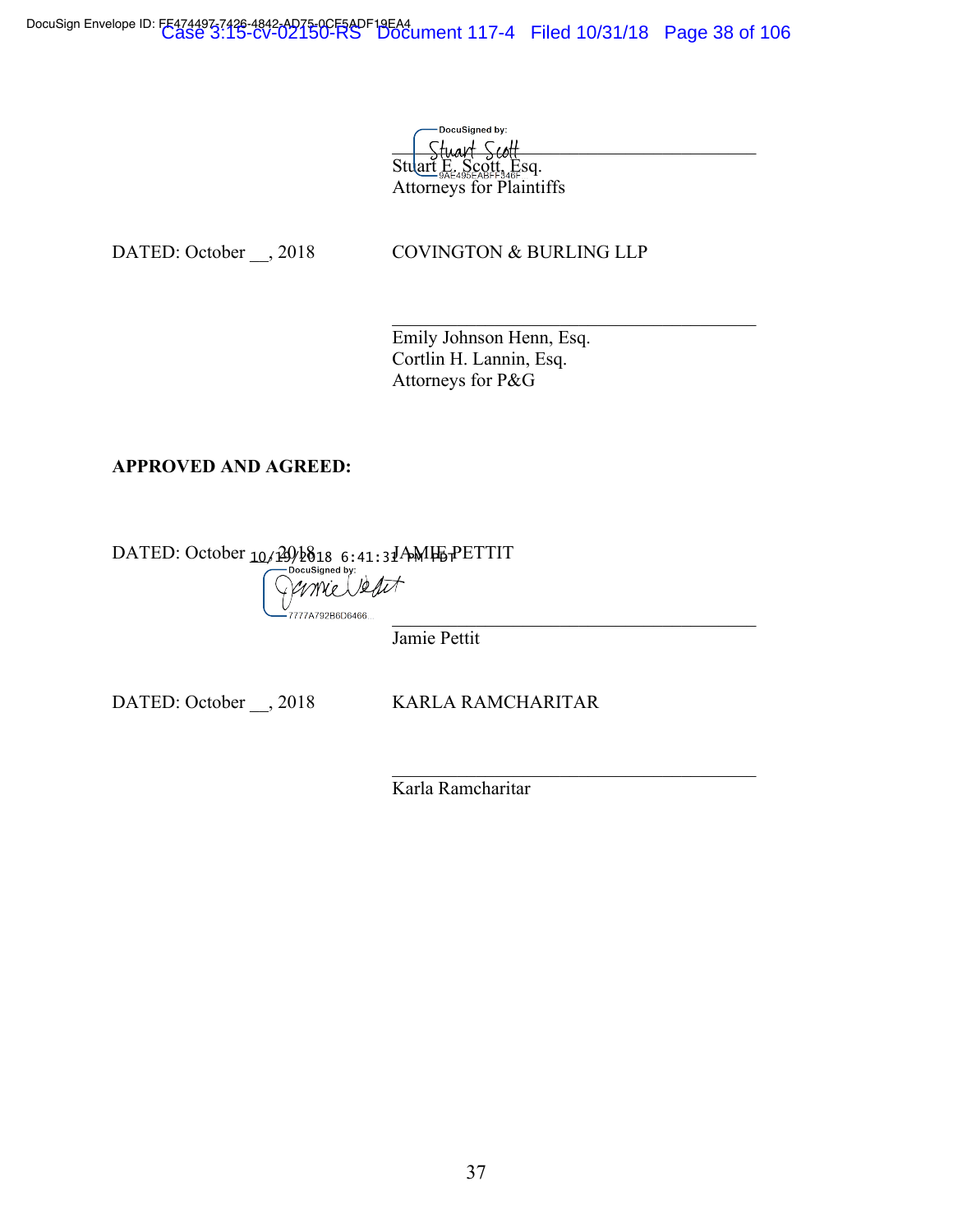DocuSign Envelope ID: FE474497-7426-4842-AD75-0CF5ADF19EA4<br>Case 3:15-cv-02150-RS Document 117-4 Filed 10/31/18 Page 39 of 106

|                            | <b>Sandra Flores</b>                                                                               |
|----------------------------|----------------------------------------------------------------------------------------------------|
| DATED: October , 2018      | <b>ROXY VANCE</b>                                                                                  |
|                            | Roxy Vance                                                                                         |
| DATED: October $23$ , 2018 | THE PROCTER & GAMBLE COMPANY<br>By:<br>KEN PATEL<br>Name:<br>Its: VICE PRESIDENT & GENERAL COUNSEL |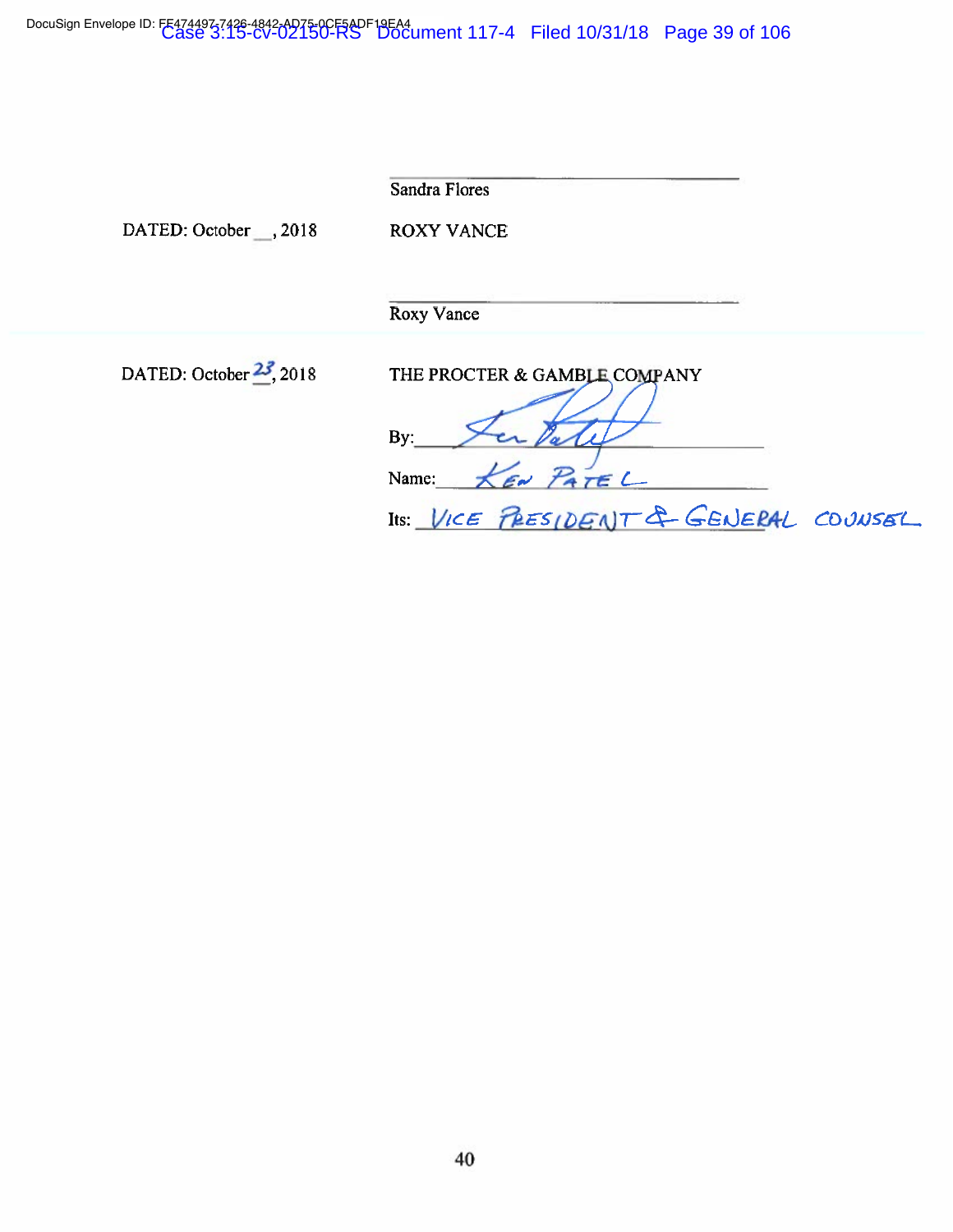DocuSign Envelope ID: FF474497-7426-4842-AD75-0CF5ADF19EA4<br>Case 3:15-cv-02150-RS Document 117-4 Filed 10/31/18 Page 40 of 106

Stuart E. Scott, Esq. Attorneys for Plaintiffs

 $\text{DATED: October} \frac{1}{2018}$  COVINGT OVERURLING LLP

陈道

底添

Emily Johnson Henn, Esq. Cortlin H. Lannin, Esq. Attorneys for P&G

APPROVED AND AGREED:

DATED: October \_\_, 2018 JAMIE PETTIT

Jamie Pettit

DATED: October \_\_, 2018 KARLA RAMCHARITAR

Karla Ramcharitar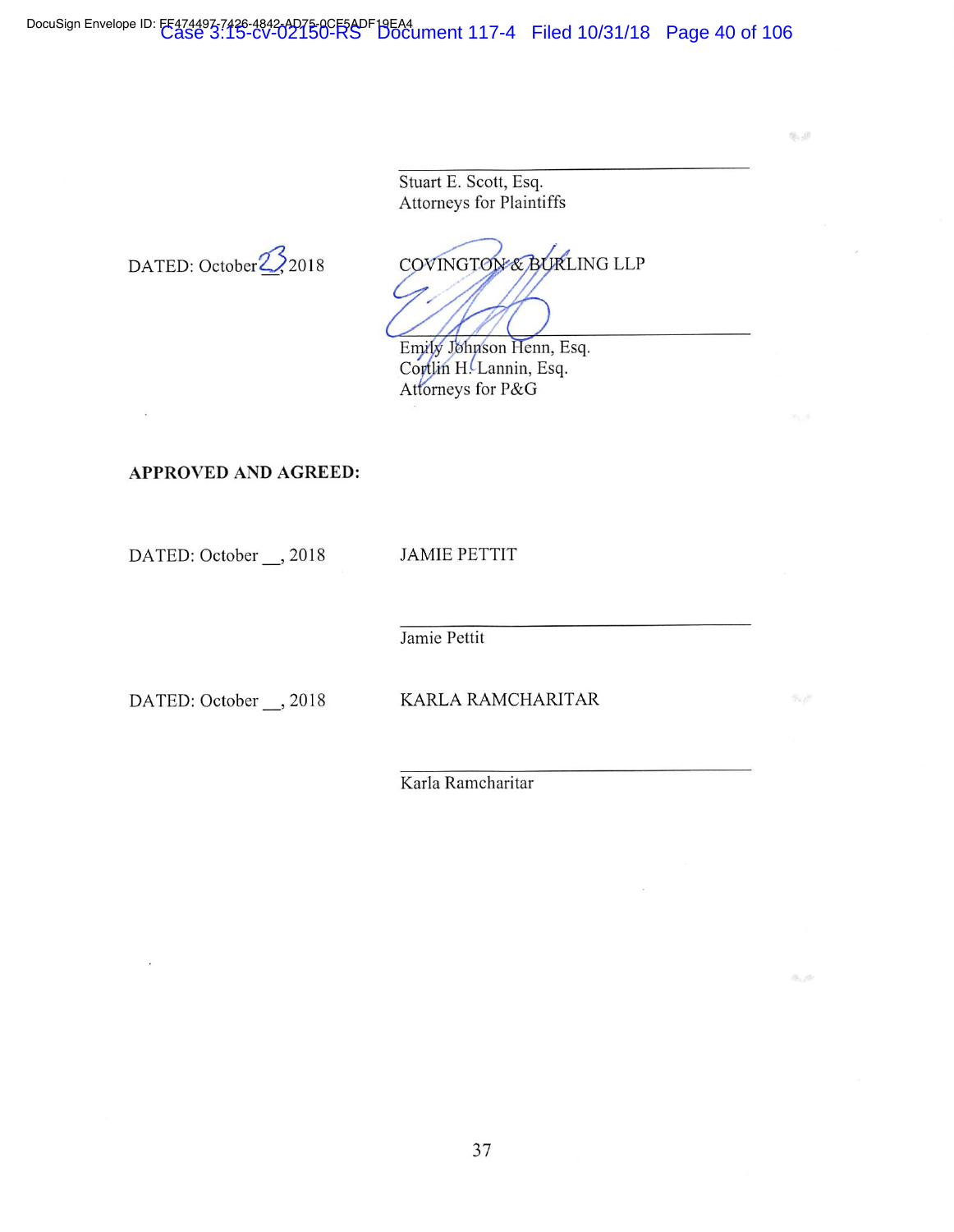Stuart E. Scott, Esq. Attorneys for Plaintiffs

DATED: October \_\_, 2018 COVINGTON & BURLING LLP

 $\mathcal{L}_\text{max}$  and  $\mathcal{L}_\text{max}$  and  $\mathcal{L}_\text{max}$  and  $\mathcal{L}_\text{max}$ 

 $\mathcal{L}_\text{max}$  and  $\mathcal{L}_\text{max}$  and  $\mathcal{L}_\text{max}$  and  $\mathcal{L}_\text{max}$ Emily Johnson Henn, Esq. Cortlin H. Lannin, Esq. Attorneys for P&G

# **APPROVED AND AGREED:**

DATED: October \_\_, 2018 JAMIE PETTIT

Jamie Pettit

DATED: October <sup>25</sup>, 2018 KARLA RAMCHARITAR

-DocuSigned by: tzarla Kamcliaritar

 $\mathcal{L}_\text{max}$ 

Karla Ramcharitar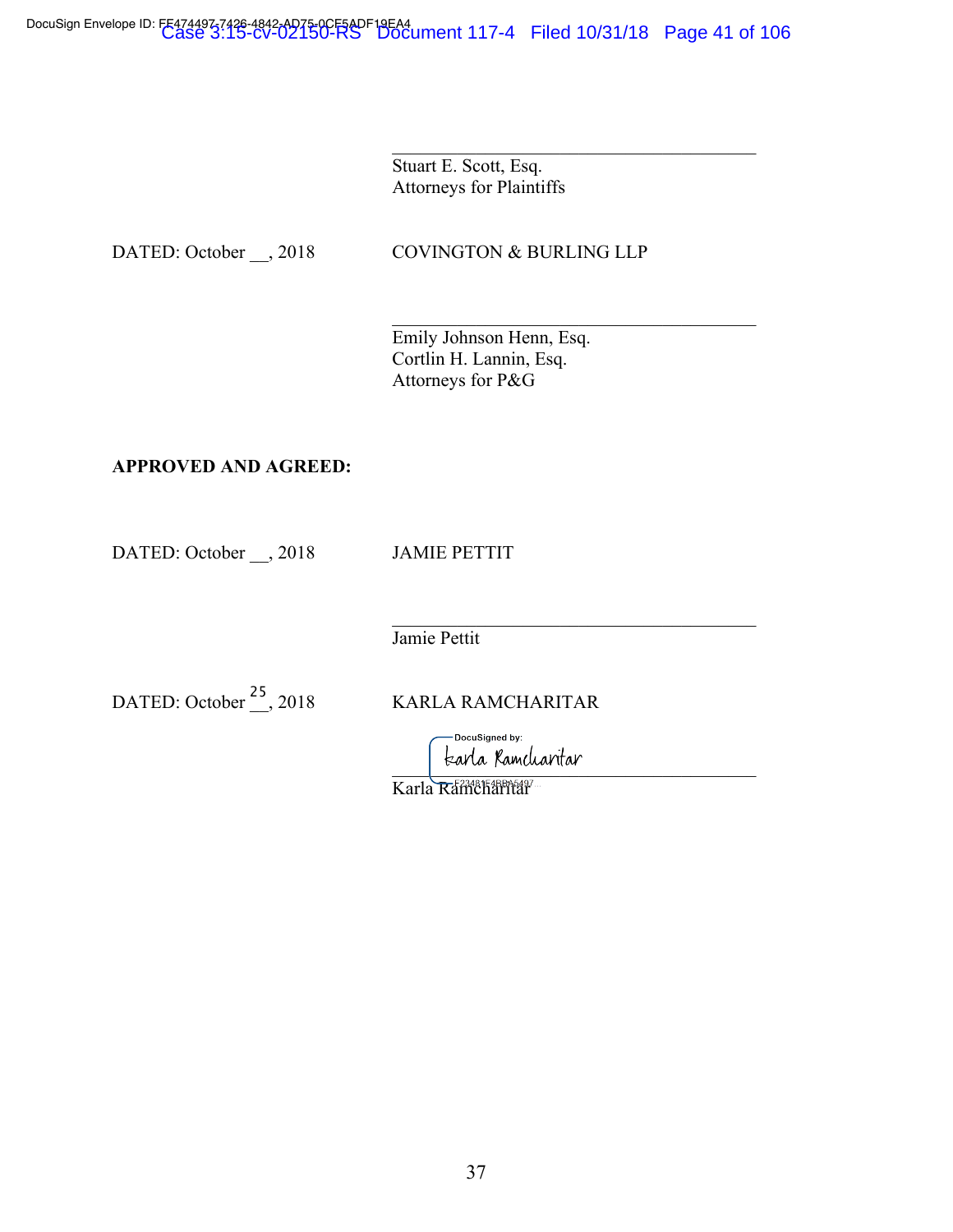DocuSign Envelope ID: FE474497-748-4842-AD75-0CF6ADF19EA4<br>Case 3:15-cV-Document 117-4 Filed 10/31/18 Page 42 of 106

| DATED: October <sup>23</sup> , 2018 | <b>GLORIA WILTRAKIS</b><br>DocuSigned by:<br>Gloria Wiltrakis<br>Gloria |
|-------------------------------------|-------------------------------------------------------------------------|
| DATED: October <sup>26</sup> , 2018 | <b>CHERYL SENKO</b><br>DocuSigned by:<br>Uuryl Senko<br>Cheryl          |
| DATED: October __, 2018             | <b>DEBRA JEWELL</b>                                                     |
| DATED: October __, 2018             | Debra Jewell<br><b>SUSAN HARTZFEL</b>                                   |
| DATED: October ___, 2018            | Susan Hartzfel<br><b>KENNTH LUKE</b>                                    |
| DATED: October __, 2018             | Kennth Luke<br><b>LINDA FEIGES</b>                                      |
| DATED: October __, 2018             | Linda Feiges<br><b>WILLIE PEREZ</b>                                     |
|                                     |                                                                         |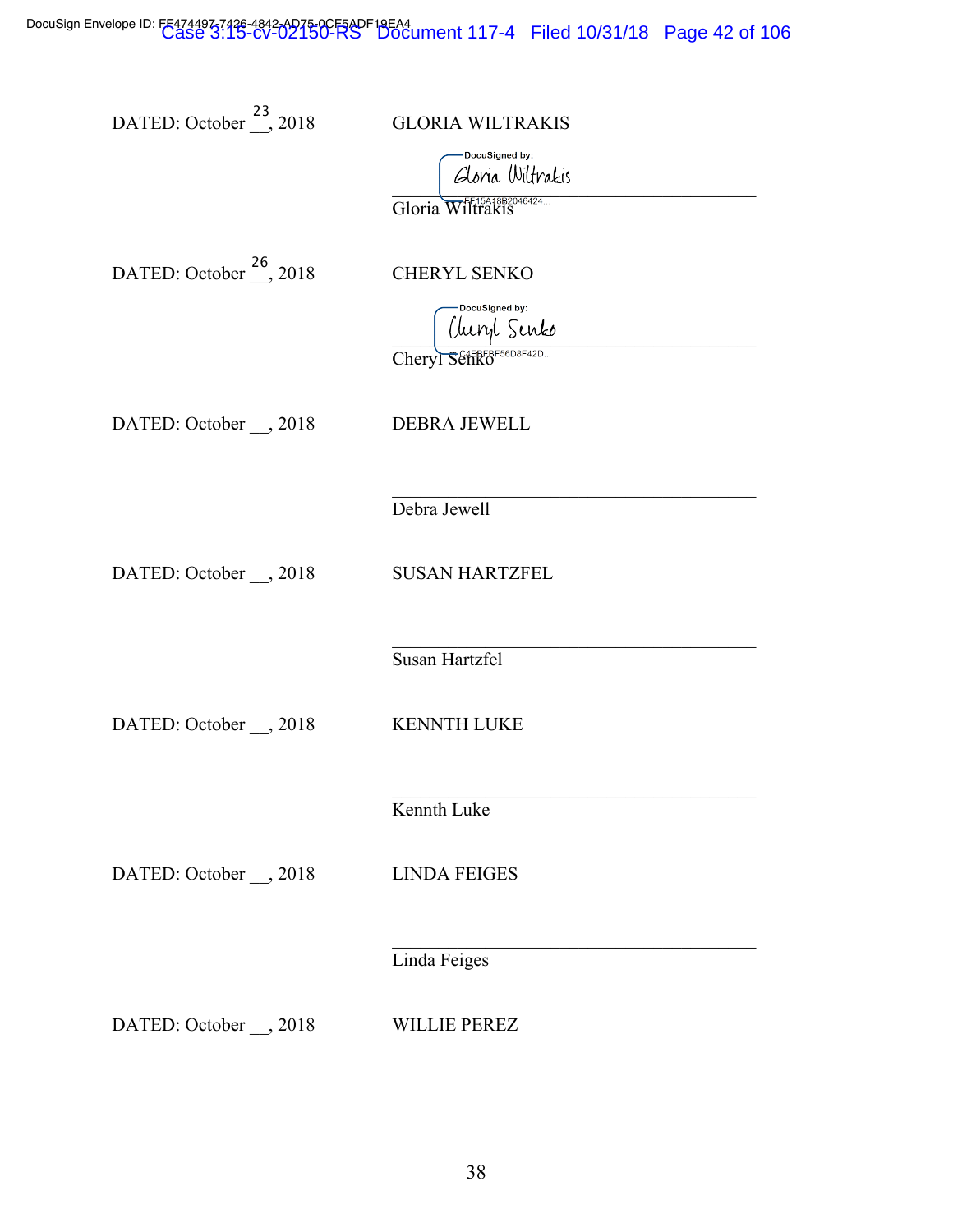DocuSign Envelope ID: FE474497-7426-4842-AD75-0CF6ADF19EA4<br>Case 3:15-cV-Document 117-4 Filed 10/31/18 Page 43 of 106

DATED: October \_\_, 2018 GLORIA WILTRAKIS

 $\mathcal{L}_\text{max}$ 

 $\mathcal{L}_\text{max}$  and  $\mathcal{L}_\text{max}$  and  $\mathcal{L}_\text{max}$  and  $\mathcal{L}_\text{max}$ 

Gloria Wiltrakis

DATED: October \_\_, 2018 CHERYL SENKO

Cheryl Senko

DATED: October <sup>26</sup>, 2018 DEBRA JEWELL

DocuSigned by: DEBRA JEWEU Debra Jewell

DATED: October \_\_, 2018 SUSAN HARTZFEL -- 

**DocuSigne**  $\triangle V$ 

SusanºMartzfel

10ATEO10Ctggetz\_pw2Q18 KENNTH LUKE

DocuSigned by: teennth (uke

Kennth<sup>650F8BF05E39406...</sup>

DATED:1October19 A2019 LINDA FEIGES

DocuSigned by:  $\sum_{\text{B5CE}344\text{D}9747490}$ 

Linda Feiges

DATED: October \_\_, 2018 WILLIE PEREZ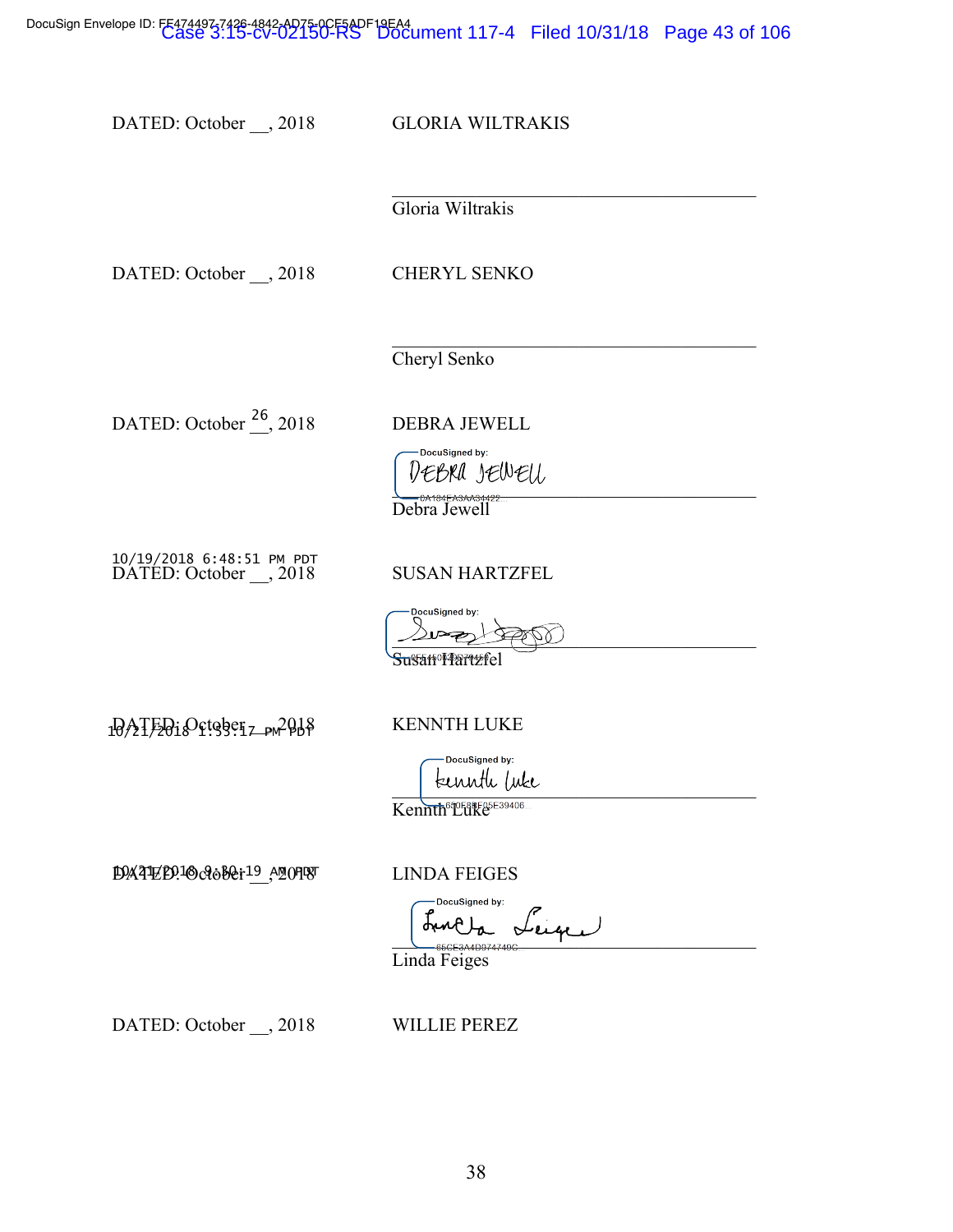DocuSign Envelope ID: FE474497-7426-4842-AD75-0CF6ADF19EA4<br>Case 3:15-cV-Document 117-4 Filed 10/31/18 Page 44 of 106

| 10/19/2018 6:00:51 PM PDT |  |  |
|---------------------------|--|--|

DATED: October \_\_, 2018

DATED: October  $\_\_$ , 2018

DATED: October \_\_, 2018

10/20/2018 6:35:26 PM PDT

| DocuSigned by:                                    |
|---------------------------------------------------|
| Willie Perez                                      |
| TIPPE Perez                                       |
| <b>DIAN COTTON</b>                                |
| DocuSigned by:<br>Diann (otton                    |
| CE82ABF9976E44A<br>Dian Cotton                    |
| <b>MARLENA HINKLE</b>                             |
| DocuSigned by:                                    |
| Marlena Himplowsigned by:<br>m<br>7FDF86D0893E4B9 |
| PHYLLIS JONES                                     |
| DocuSigned by:                                    |
| خنااس<br>Jain e S                                 |

p ugus Jours<br>— 4EDADF7DC9E54B1...

Phyllis Jones

DATED: October \_\_, 2018 GLENN KATZ

|            | -DocuSigned by: |
|------------|-----------------|
|            |                 |
| Glenn Katz |                 |
|            | 619090B862804BD |

DATED: October \_\_, 2018 EILENE SHAFFER

-DocuSigned by: Cilene Shaffer **Eilene Shaffer** 

10/19/2018 ED: 38:34 PM PDT 2018 CHARLES TIPPE

DocuSigned by:

 $\frac{1}{2}$ Charles Tippe

DATED: October \_\_, 2018 SANDRA FLORES --